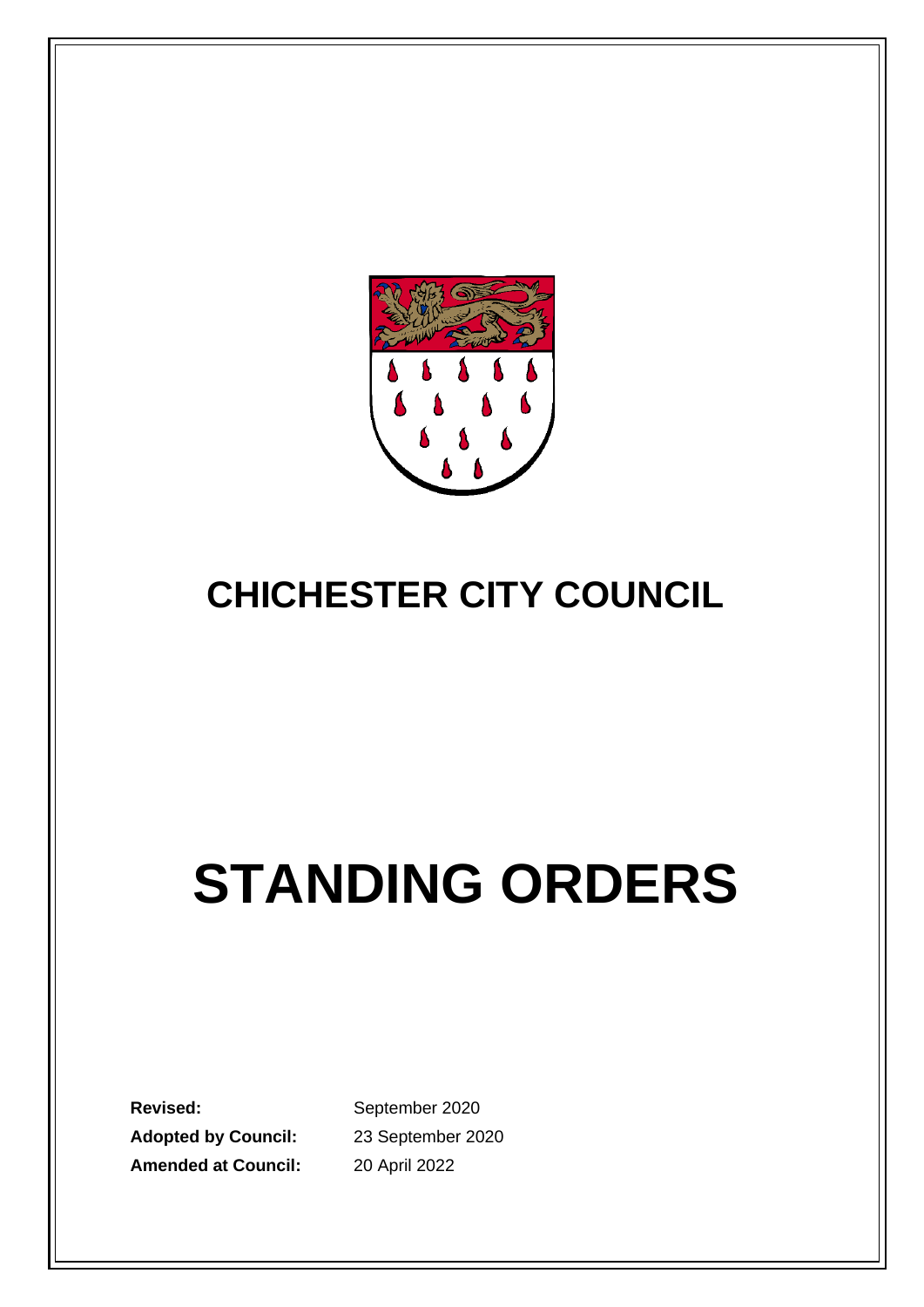## Index of standing orders

| 1              | Meetings generally (see also Appendix 1 – Public speaking at meetings)  4     |              |
|----------------|-------------------------------------------------------------------------------|--------------|
| $\overline{2}$ |                                                                               |              |
| 3              |                                                                               |              |
| 4              |                                                                               |              |
| 5              |                                                                               |              |
| 6              |                                                                               |              |
| 7              |                                                                               |              |
| 8              |                                                                               |              |
| 9              |                                                                               |              |
| 10             |                                                                               |              |
| 11             |                                                                               |              |
| 12             |                                                                               |              |
| 13             |                                                                               |              |
| 14             |                                                                               |              |
| 15             |                                                                               |              |
| 16             |                                                                               |              |
| 17             |                                                                               |              |
| 18             |                                                                               |              |
| 19             |                                                                               |              |
| 20             |                                                                               |              |
| 21             |                                                                               |              |
| 22             |                                                                               |              |
| 23             |                                                                               |              |
| 24             |                                                                               |              |
| 25             |                                                                               |              |
| 26             |                                                                               |              |
| 27             |                                                                               |              |
| 28             |                                                                               |              |
| 29             |                                                                               |              |
| 30             |                                                                               |              |
| 31             |                                                                               |              |
| 32             |                                                                               |              |
|                |                                                                               |              |
|                |                                                                               |              |
|                | Chichester City Council Standing Orders - September 2020 - Amended April 2022 | Page 2 of 29 |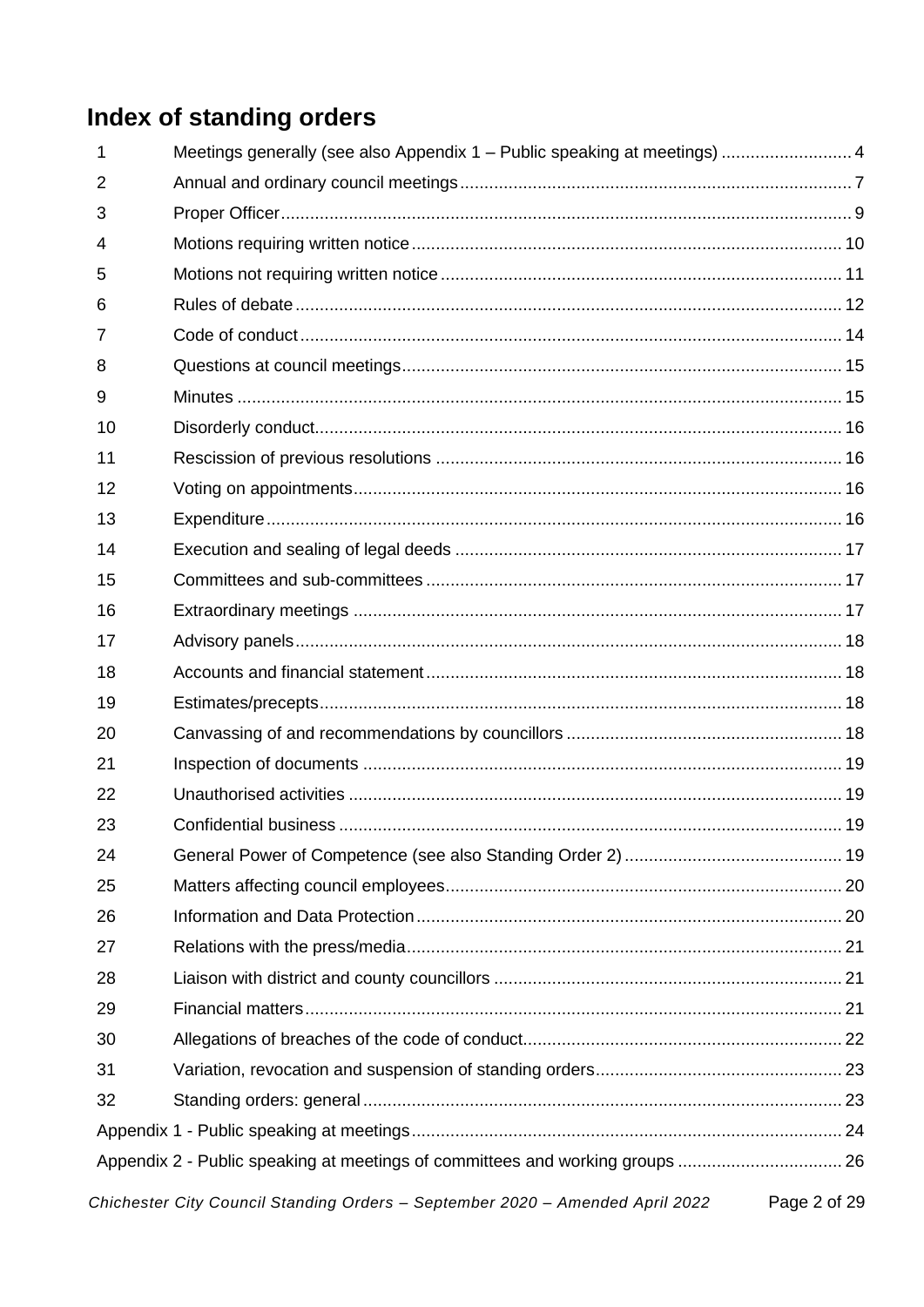| 1              |  |
|----------------|--|
| 2              |  |
| 3              |  |
| 4              |  |
| 5              |  |
| 6              |  |
| $\overline{7}$ |  |
| 8              |  |
| 9              |  |

#### **NOTE:**

- **On the following pages; standing orders, or sections thereof, displayed in bold type shall not be ignored or substantively amended unless there are changes to the legislation from which they arise.**
- **References to "Chairman" and "Vice-chairman", in the context of meetings of the whole Council, shall mean "Mayor" and "Deputy Mayor" respectively. References to gender are non-specific**
- **"Person" or "persons" – for the purpose of clarity, mention of person or persons in the Standing Orders shall mean anyone attending the meeting whether they are councillors, members of the public or members of the press. The context of the Standing Order clause shall dictate which of the type(s) of attendee is/are being specifically referenced.**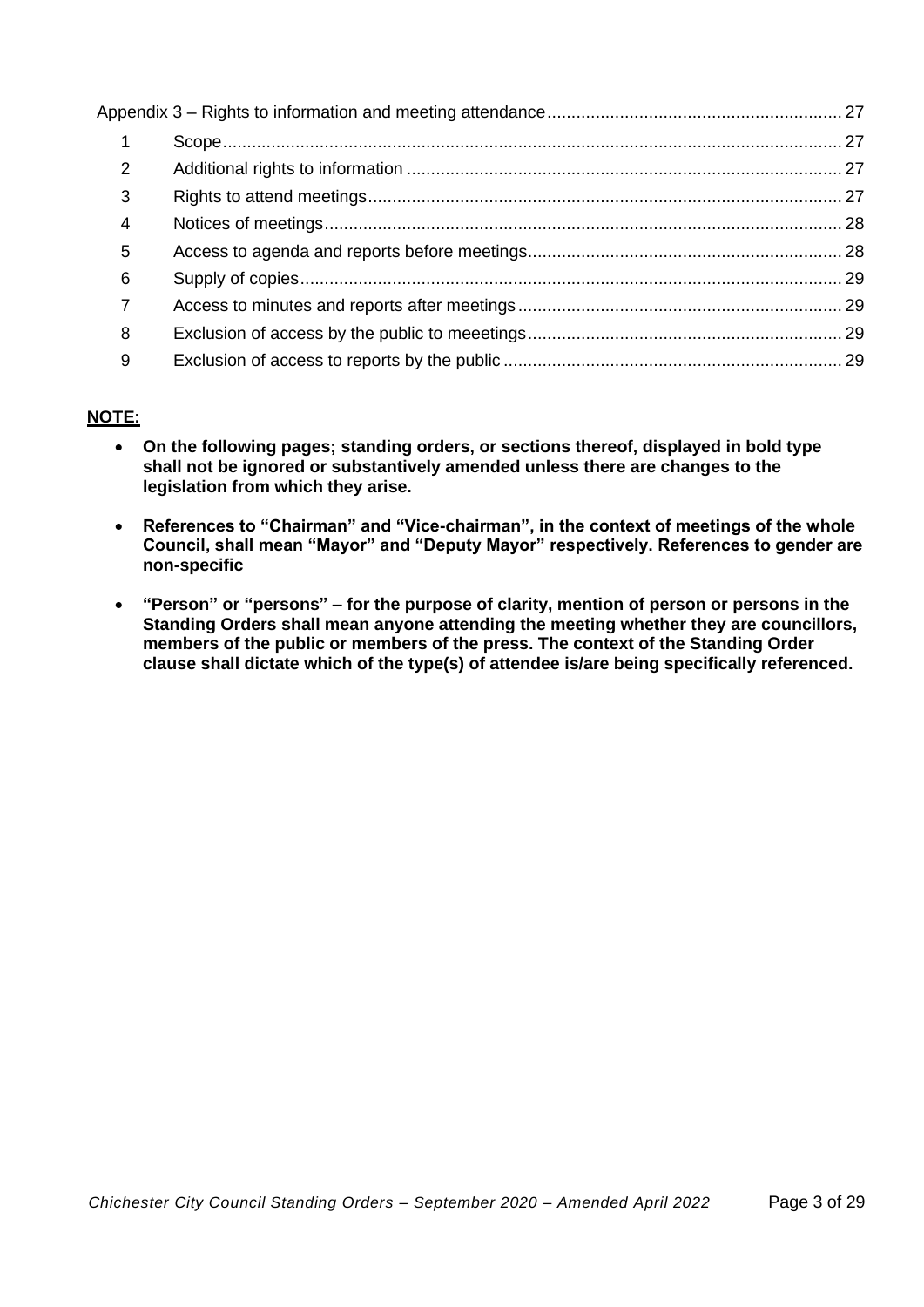#### <span id="page-3-0"></span>**1 Meetings generally (see also Appendix 1 – Public speaking at meetings)**

- a **Meetings of a parish council shall be held at such place, either within or without their area, as they may direct, but shall not be held in premises which at the time of such a meeting may, by virtue of a premises licence or temporary event notice under the Licensing Act 2003, be used for the supply of alcohol (within the meaning of section 14 of that Act) unless no other suitable room is available either free of charge or at a reasonable cost.**
- b **The council must give three clear days at least before a meeting of a parish council:**
	- i. **notice of the time and place of the intended meeting shall be fixed in some conspicuous place in the parish and, where the meeting is called by members of the council, the notice shall be signed by those members and shall specify the business proposed to be transacted at the meeting; and**
	- ii. **a summons to attend the meeting, specifying the business proposed to be transacted at the meeting and signed by the proper officer of the council, shall be left at or sent by post to the usual place of residence of every member of the council; or**
	- iii. **a summons to attend the meeting, specifying the business proposed to be transacted at the meeting and certified by the proper officer of the council, shall be sent to every member of the council by an appropriate method.**
- c **The minimum three clear days for giving notice of a meeting to councillors and the public does not include the day on which notice was issued, the day of the meeting, a Sunday, a day of the Christmas break, a day of the Easter break or of a bank holiday or a day appointed for public thanksgiving or mourning.**
- d **Meetings shall be open to the public unless their presence is prejudicial to the public interest by reason of the confidential nature of the business to be transacted or for other special reasons. The public's exclusion from part or all of a meeting shall be by a resolution which shall give reasons for the public's exclusion.**
- e Subject to standing order 1(f) below, members of the public are permitted to make representations, answer questions and give evidence in respect of any item of business included in the agenda.
- f The period of time which is allowed for public participation in accordance with standing order 1(e) above is at the Chairman's discretion but shall not normally exceed fifteen minutes.
- g Subject to standing order 1(f) above, each member of the public is entitled to speak once only in respect of business itemised on the agenda and shall not speak for more than three minutes.
- h In accordance with standing order 1(e) above, a question asked by a member of the public during a public participation session at a meeting shall not require a response or debate.
- i In accordance with standing order 1(h) above, the Chairman may direct that a response to a question posed by a member of the public be referred to a councillor for an oral response or to the Town Clerk for a written or oral response.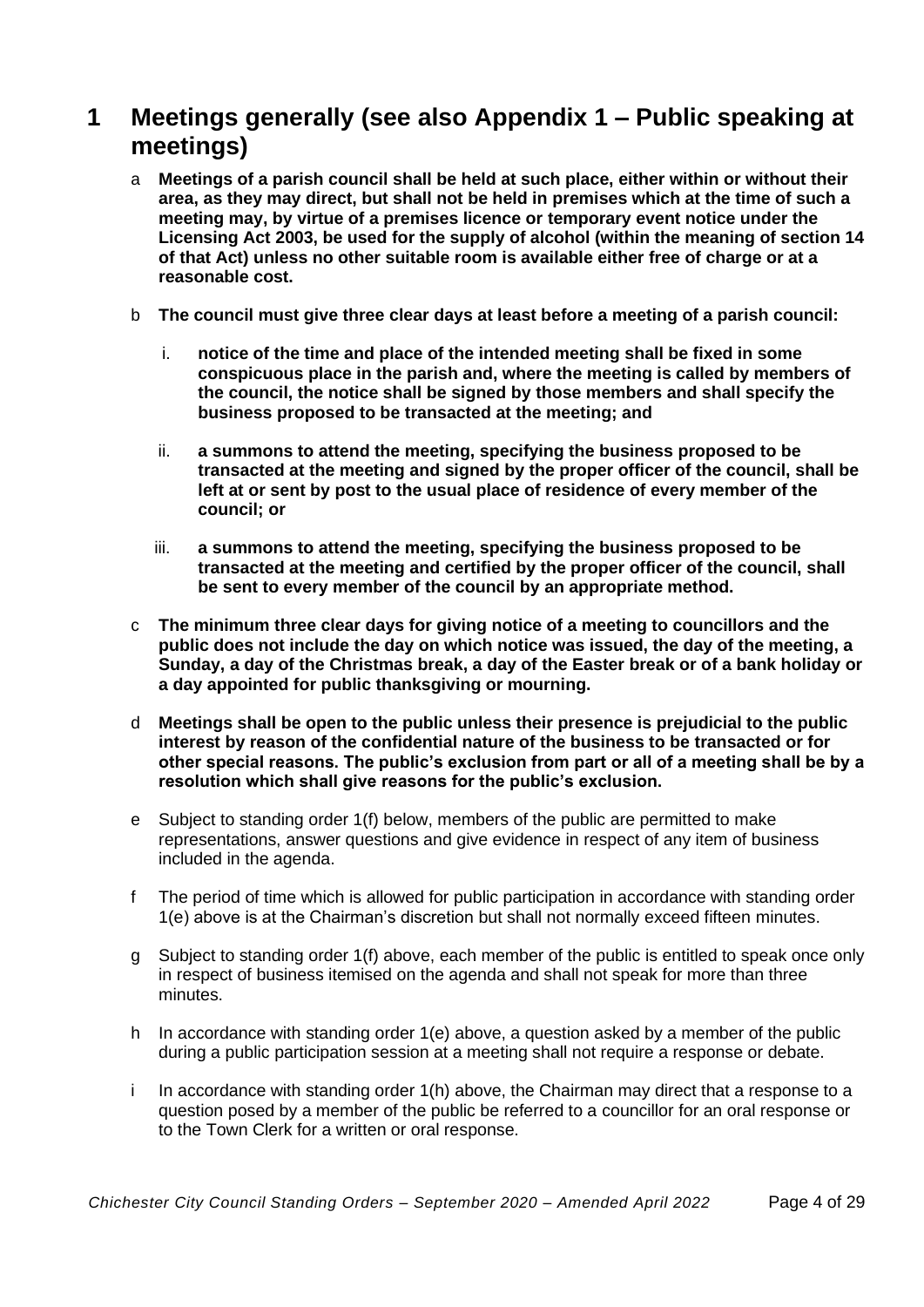- j A record of a public participation session at a meeting shall be included in the minutes of that meeting.
- k A person should stand when requesting to speak and when speaking (except when a person has a disability or is likely to suffer discomfort). The Chairman may permit an individual to be seated when speaking.
- l Any person speaking at a meeting shall address his/her comments to the Chairman.
- m Only one person is permitted to speak at a time. If more than one person wishes to speak, the Chairman shall direct the order of speaking.
- n **A person may not orally report or comment about a meeting as it takes place if s/he is present at the meeting of the council or its committees but otherwise may:**
	- (i) **film, photograph or make an audio recording of a meeting;**
	- (ii) **use any other means for enabling persons not present to see or hear proceedings at a meeting as it takes place or later;**
	- (iii) **report or comment on the proceedings in writing during or after a meeting or orally report or comment after the meeting.**
- o **In accordance with standing order 1(d) above, the press shall be provided reasonable facilities for the taking of their report of all or part of a meeting at which they are entitled to be present**
- p **Subject to standing orders which indicate otherwise, anything authorised or required to be done by, to or before the Chairman may in his**/her **absence be done by, to or before the Vice-Chairman (if any).**
- q **The Chairman, if present, shall preside at a meeting. If the Chairman is absent from a meeting, the Vice-Chairman, if present, shall preside. If both the Chairman and the Vice-Chairman are absent from a meeting, a councillor as chosen by the councillors present at the meeting shall preside at themeeting.**
- r **Subject to model standing order 1 (x) below, all questions at a meeting shall be decided by a majority of the councillors with voting rights present and voting thereon.**
- s **The Chairman may give an original vote on any matter put to the vote, and in the case of an equality of votes may exercise his**/her **casting vote whether or not s/he gave an original vote***. (See also standing orders 2 (f) and (g) below.)*
- t **Unless standing orders provide otherwise, voting on any question shall be by a show of hands. At the request of a councillor, the voting on any question shall be recorded so as to show whether each councillor present and voting gave his**/her **vote for or against that question**. Such a request shall be made before moving on to the next item of business on the agenda.
- u The minutes of a meeting shall include an accurate record of the following:
	- (i) The date, time and place of the meeting;
	- (ii) the names of councillors present, apologies submitted and absentees;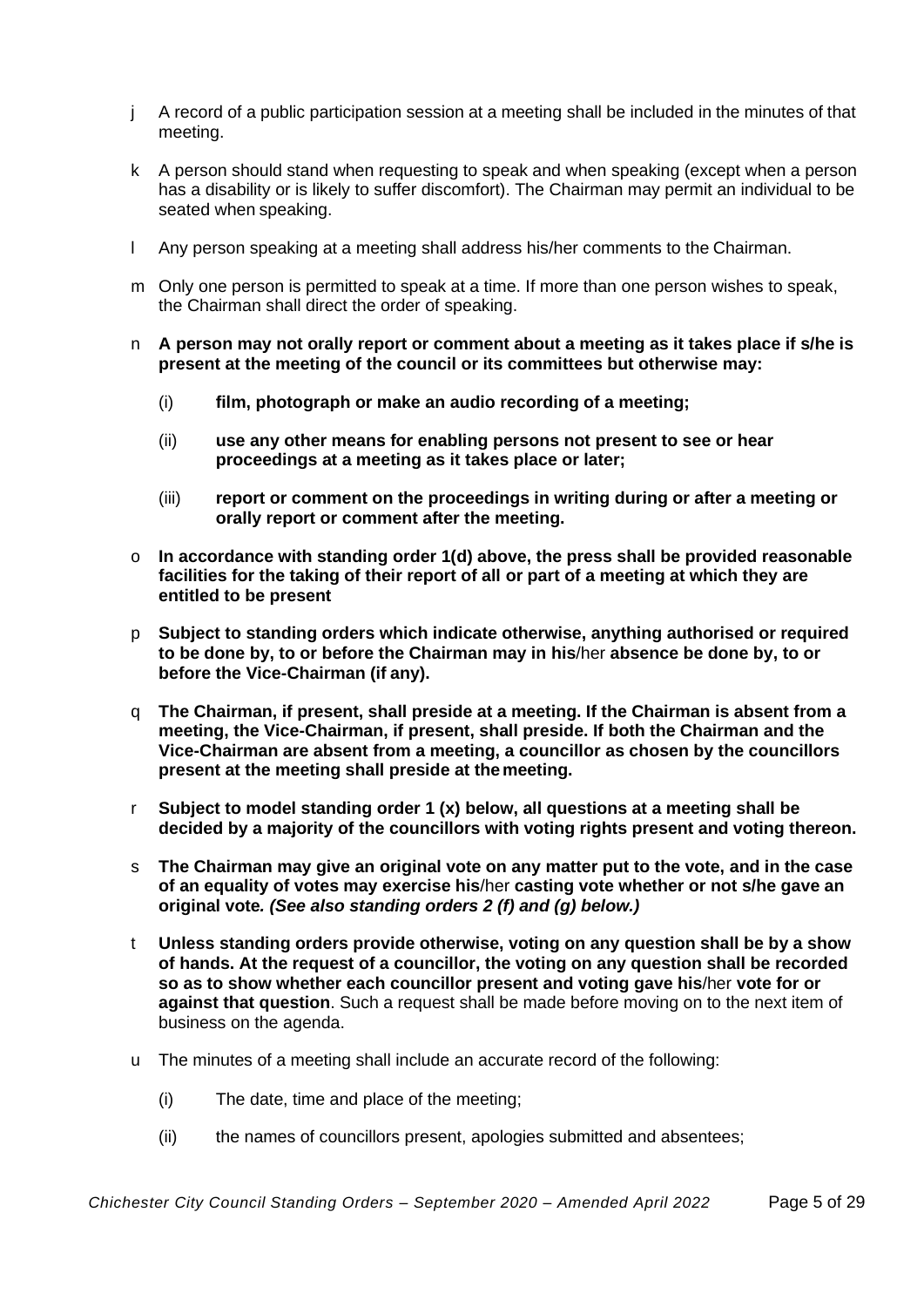- (iii) interests that have been declared by councillors and non-councillors with voting rights;
- (iv) whether a councillor or non-councillor with voting rights left the meeting when matters that they held interests in were being considered;
- (v) if there was a public participation session; and
- (vi) the resolutions made.
- v If prior to a meeting, a councillor has submitted reasons for their absence at the meeting which is then approved by a resolution, such resolution shall be recorded in the minutes of the meeting at which the approval was given.
- w The code of conduct adopted by the council shall apply to councillors in respect of the entire meeting.
- x **A councillor or a non-councillor with voting rights who has a disclosable pecuniary interest or another interest as set out in the council's code of conduct in a matter being considered at a meeting is subject to statutory limitations or restrictions under the code on his**/her **right to participate and vote on that matter.**
- y **No business may be transacted at a full council meeting unless at least one third of the whole number of Members of the council are present (i.e. six Members) Any other body appointed by the council shall have a quorum of three Members.**
- z With the exception of meetings of full council, the City Council will allow the same number of substitutes in respect of each political or other group as that group holds on that meeting, the substitute member being permitted to speak and vote. Substitutes to be nominated by the absentee Member giving two working days notice of the substitution.
- aa **If a meeting is or becomes inquorate no business shall be transacted** and the meeting shall be adjourned. Any outstanding business of a meeting so adjourned shall be transacted at a following meeting.
- bb Meetings shall not normally exceed a period of two hours. Any outstanding business from an adjourned meeting will be transacted at the next ordinary meeting or at a Special Meeting. The Chairman will have discretion to extend the duration of the meeting beyond two hours. The Chairman will also have discretion to postpone outstanding business to the next ordinary meeting or to call a Special Meeting.

#### cc **Voting**

- (i) **Members shall vote by show of hands,** or, if at least two Members so request, by secret ballot.
- (ii) **If a Member so requires, the Town Clerk shall record the names of the Members who voted on any question so as to show whether they voted for it or against,**  provided that this demand is made before the vote is taken.
- (iii) **Subject to (iv) and (v) below the Mayor (or Chairman) may give an original vote on any matter put to the vote and, in the case of an equality of votes; may give a casting vote even though he gave an original vote.**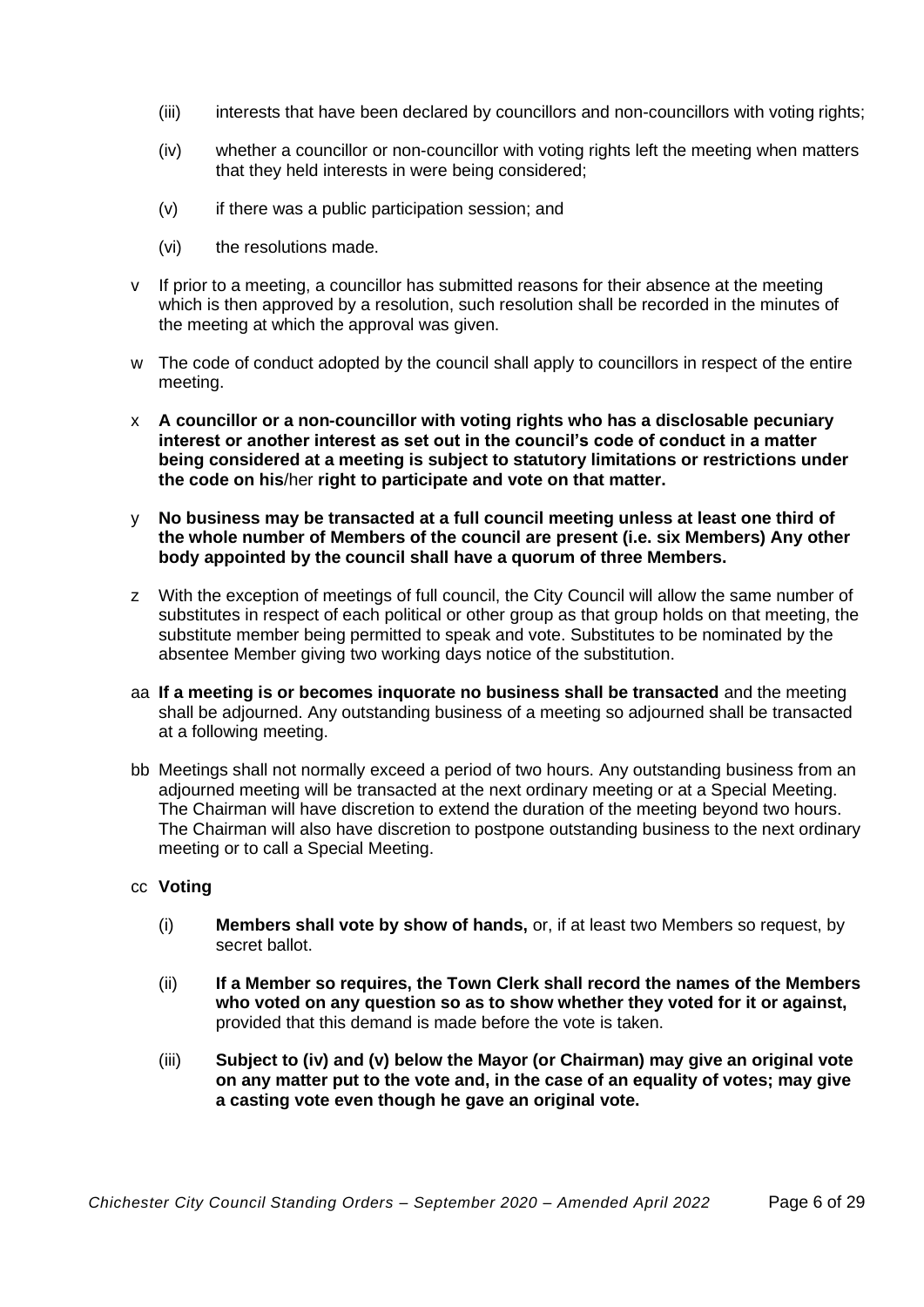- (iv) **If the person presiding at the Annual Meeting would have ceased to be a Member of the council but for the statutory provisions which preserve the membership of the Mayor and Deputy Mayor until the end of their term of office, he may not give an original vote in an election for Mayor.**
- (v) **The person presiding must give a casting vote whenever there is an equality of votes in an election for Mayor.**

#### <span id="page-6-0"></span>**2 Annual and ordinary council meetings**

*See also standing order 1 above and Standing Order 15 below*

- a **A parish council shall in every year hold an annual meeting.**
	- i. **In a year which is a year of ordinary elections of parish councillors, the annual meeting of a parish council shall be held on, or within fourteen days after, the day on which the councillors elected at that election take office, and in any other year the annual meeting shall be held on such day in May as the parish council may determine.**
	- ii. **The annual meeting of a parish council shall be held at such hour as the council may fix or, if no hour is so fixed, 6 o'clock in the evening.**
- b **A parish council shall in every year hold, in addition to the annual meeting, such other meetings (not less than three) as they may determine.**
	- i. **Those other meetings shall be held at such hour and on such days as the council may determine.**
- c **The election of the Mayor (Chairman of the Council) shall be the first business completed at the Annual Meeting of the Council. This to be followed by the appointment of the Deputy Mayor (Vice Chairman of the Council) and the election of the Bailiff.**
- d **The Chairman of the Council shall, unless s/he has resigned or becomes disqualified, continue in office until his/her successor becomes entitled to act as Chairman.**
- e **The Vice-Chairman of the council, if any, unless s/he resigns or becomes disqualified, shall hold office until immediately after the election of the Chairman of the council at the next Annual Meeting of the Council.**
- f **In an election year, if the current Chairman of the council has not been re-elected as a member of the council, s/he shall preside at the meeting until a successor Chairman of the council has been elected. The current Chairman of the council shall not have an original vote in respect of the election of the new Chairman of the Council but must give a casting vote in the case of an equality of votes.**
- g **In an election year, if the current Chairman of the council has been re-elected as a member of the council, s/he shall preside at the meeting until a new Chairman of the council has been elected. S/he may exercise an original vote in respect of the election of the new Chairman of the council and must give a casting vote in the case of an equality of votes.**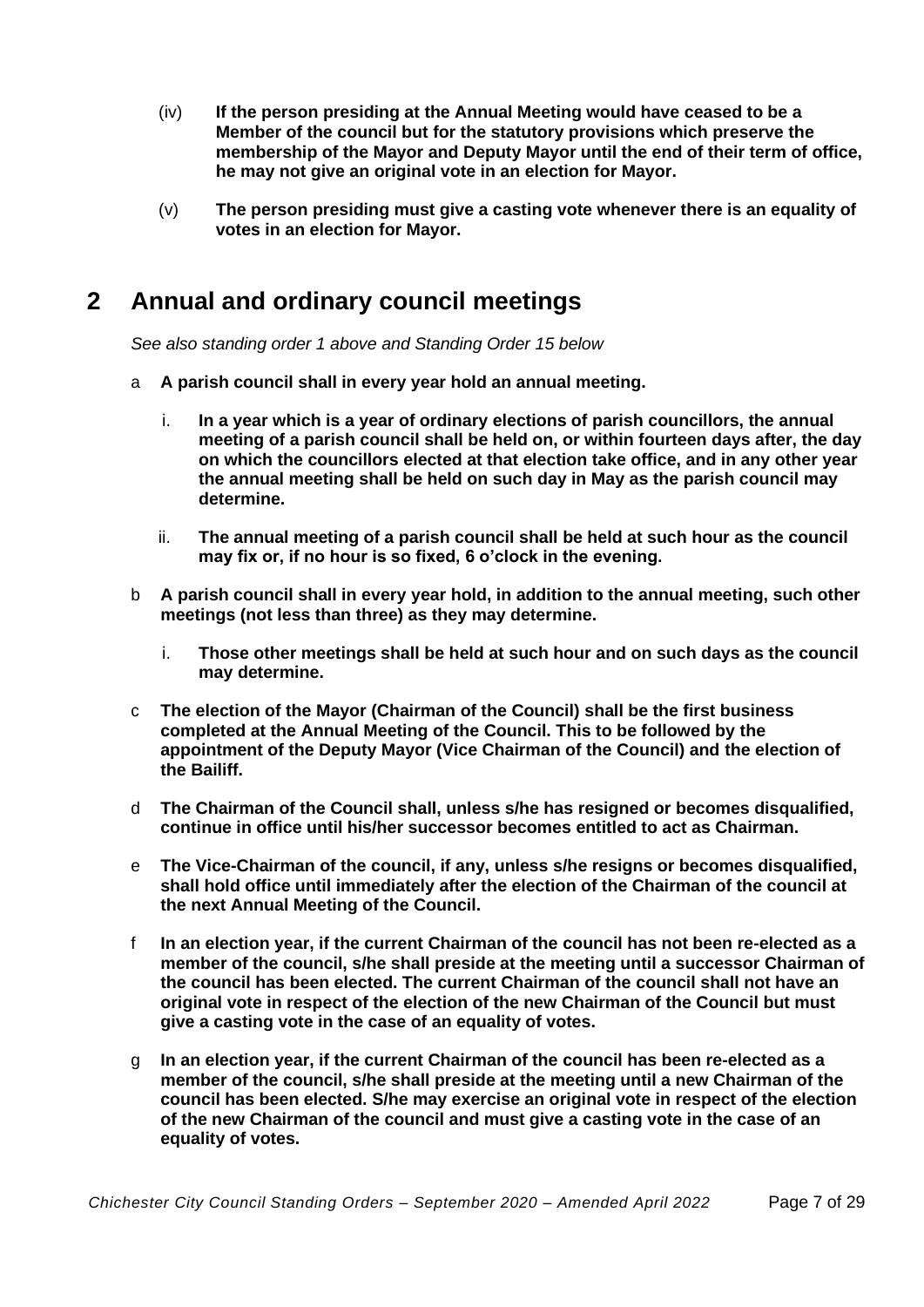- h Following the election of the Mayor (Chairman of the council), appointment of the Deputy Mayor (Vice-Chairman of the council) and election of the Bailiff at the annual meeting of the council, the order of business shall be as follows:
	- (i) In an election year, delivery by councillors of their declarations of acceptance of office, if these have not previously been delivered to the Town Clerk, unless scheduled for a later date
	- (ii) Confirmation of the accuracy of the minutes of the last meeting of the council and to receive and note minutes of and/or to determine recommendations made by committees, working groups.
	- (iii) Review of delegation arrangements to committees, sub-committees and working groups; employees and other local authorities.
	- (iv) Review of the terms of references for committees, sub-committees and working groups.
	- (v) Receipt of nominations to existing committees, sub-committees and working groups.
	- (vi) Appointment of any new committees, sub-committees and working groups, confirmation of the terms of reference, the number of members and receipt of nominations to them.
	- (vii) Review and adoption, if appropriate, of standing orders and financial regulations.
	- (viii) Review of arrangements, including any charters, with other local authorities and review of contributions made to expenditure incurred by other local authorities.
	- (ix) Review of representation on or work with external bodies and arrangements for reporting back.
	- (x) In a year of elections, if the council's period of eligibility to exercise the power of well being or current equivalent expired the day before the annual meeting, to review and make arrangements to reaffirm eligibility.
	- (xi) Review of inventory of property and other assets including buildings.
	- (xii) Review and confirmation of arrangements for insurance cover in respect of all insured risks.
	- (xiii) Review of the council's memberships of other bodies.
	- (xiv) Review, if appropriate, of the council's complaints procedure.
	- (xv) Review, if appropriate, of the council's procedures for handling requests made under the Freedom of Information Act 2000 and the Data Protection Act 2018.
	- (xvi) Review, if appropriate, of the council's policy for dealing with the press/media.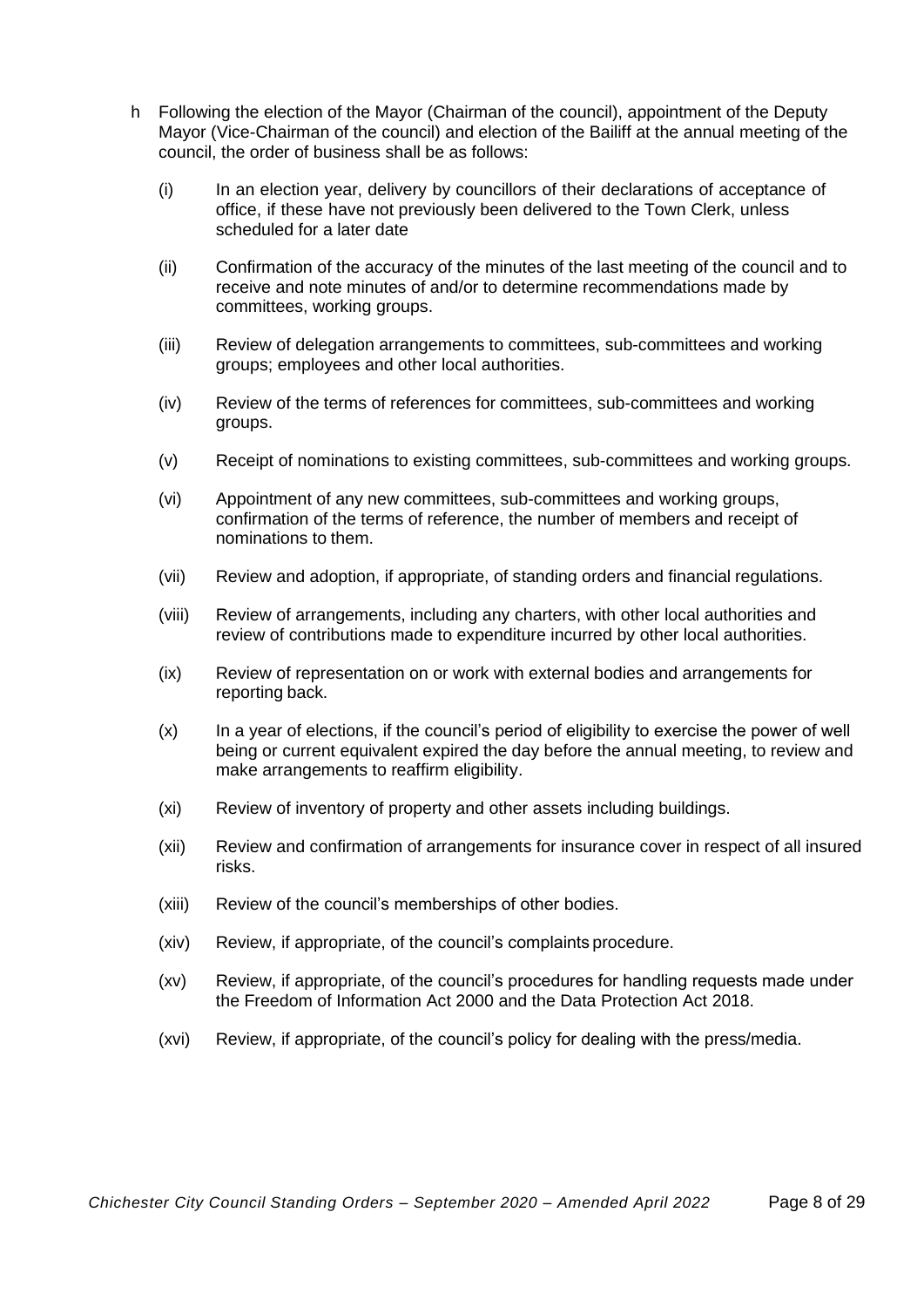## <span id="page-8-0"></span>**3 Proper Officer**

- a The council's Proper Officer shall be the Town Clerk or such other employee as may be appointed by the council to undertake the role of the Proper Officer during the Proper Officer's absence. The Proper Officer and the employee appointed to act as such during the Proper Officer's absence shall fulfil the duties assigned to the Proper Officer in standing orders.
- b The council's Proper Officer shall do the following:
	- (i) **Sign and serve on councillors by delivery or post at their residences, or by email authenticated in such manner as the Proper Officer thinks fit where the member has given consent for the summons to be transmitted in electronic form (and consent has not been withdrawn), a summons confirming the time, date, venue and the agenda of a meeting of the council and a meeting of a committee,** sub-committee or working group **at least three clear days before the meeting.**
	- (ii) **Give public notice of the time, date, venue and agenda at least three clear days before a meeting of the council or a meeting of a committee**, sub- committee or working group **(provided that the public notice with agenda of an extraordinary meeting of the council convened by councillors is signed by them).**
	- (iii) Subject to standing orders 4(a)–(f) below, include in the agenda all motions in the order received unless a councillor has given written notice at least ten working days before the meeting confirming their withdrawal of it.
	- (iv) **Convene a meeting of full council for the election of a new Chairman of the council, occasioned by a casual vacancy in his**/her **office, in accordance with standing order 3(b)i** or 3(b)ii
	- (v) Make available for inspection the minutes of meetings.
	- (vi) **Receive and retain copies of byelaws made by other local authorities.**
	- (vii) **Receive and retain declarations of acceptance of office from councillors.**
	- (viii) Retain a copy of every councillor's register of interests and any changes to it and keep copies of the same available for inspection.
	- (ix) Keep proper records required before and after meetings;
	- (x) Process all requests made under the Freedom of Information Act 2000 and Data Protection Act 2018 in accordance with and subject to the council's procedures relating to the same.
	- (xi) Receive and send general correspondence and notices on behalf of the council except where there is a resolution to the contrary.
	- (xii) Manage the organisation, storage of and access to information held by the council in paper and electronic form.
	- (xiii) Arrange for legal deeds to be sealed using the council's common seal and witnessed.
	- (xiv) Arrange for the prompt authorisation, approval, and instruction regarding any

*Chichester City Council Standing Orders – September 2020 – Amended April 2022* Page 9 of 29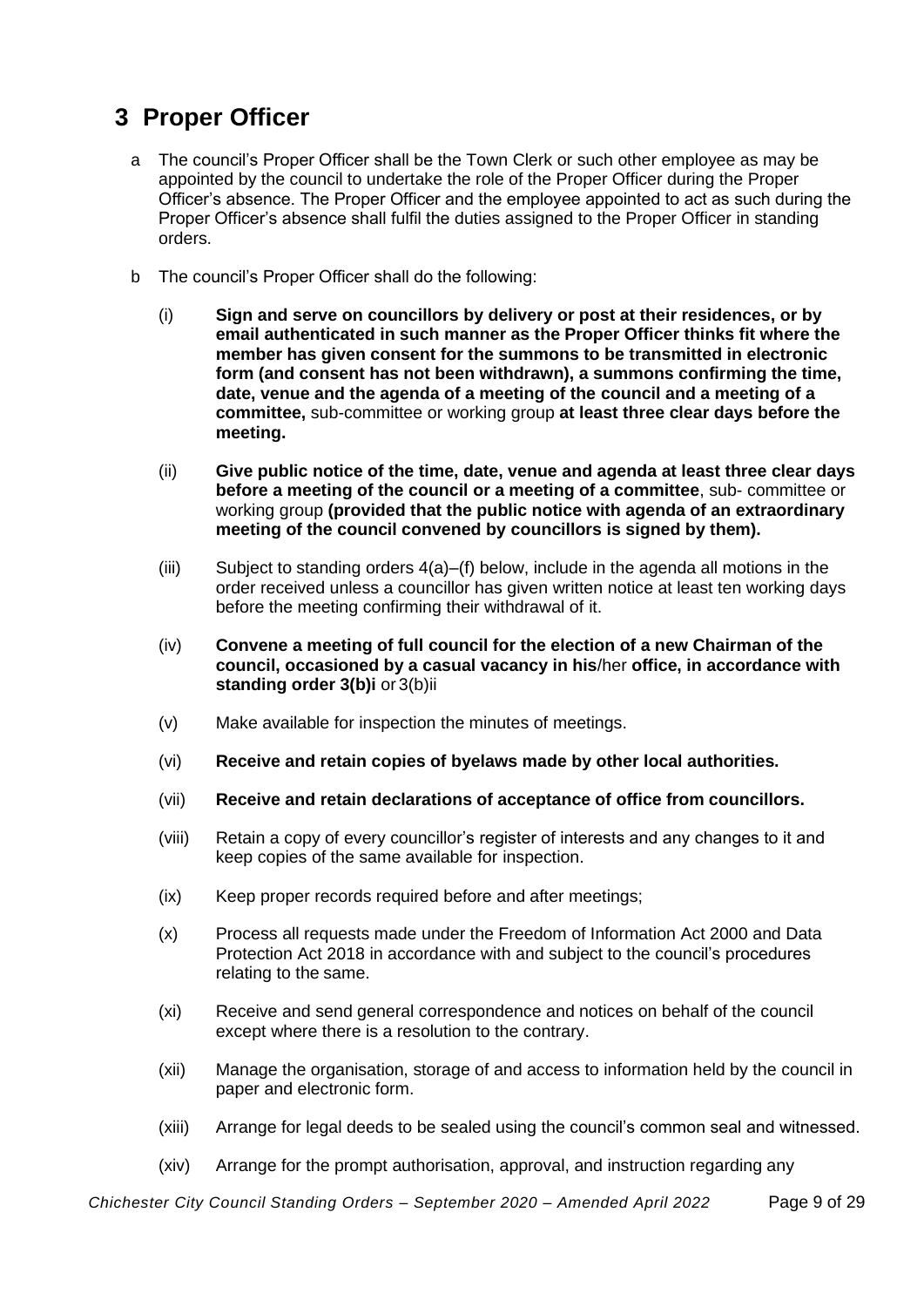payments to be made by the council in accordance with the council's financial regulations.

- (xv) Arrange for every planning application notified to the council and the council's response to the local planning authority to be recorded in the minutes of the appropriate Committee.
- (xvi) Retain custody of the seal of the council which shall not be used without a resolution to that effect.
- (xvii) Action or undertake activity or responsibilities instructed by resolution or contained in standing orders.

#### <span id="page-9-0"></span>**4 Motions requiring written notice**

- a In accordance with standing order 3(b)(iii) above, no motion may be moved at a meeting unless it is included in the agenda and the mover has given written notice of its wording to the council's Proper Officer at least ten working days before the next meeting.
- b Councillors are to advise the Chairman of the relevant meeting or, in the absence of the Chairman the Vice Chairman; of any item proposed by the councillor to be included on the appropriate cgenda. Councillors are also to advise the Town Clerk or, in the absence of the Town Clerk; the Deputy Town Clerk.
- c The Proper Officer may, before including a motion in the agenda received in accordance with standing order 4(a) above, correct obvious grammatical or typographical errors in the wording of the motion.
- d If the Proper Officer considers the wording of a motion received in accordance with standing order 4(a) above is not clear in meaning, the motion shall be rejected until the mover of the motion resubmits it in writing to the Proper Officer in clear and certain language at least ten clear days before the meeting.
- e If the wording or nature of a proposed motion is considered unlawful or improper, the Proper Officer shall consult with the Chairman of the forthcoming meeting or, as the case may be, the councillors who have convened the meeting, to consider whether the motion shall be included or rejected in the agenda.
- f Having consulted the Chairman or councillors pursuant to standing order 4(e) above, the decision of the Proper Officer as to whether or not to include the motion in the agenda shall be final.
- g Notice of every motion received in accordance with the council's standing orders shall be numbered in the order received and shall be recorded; which record shall be open to inspection by all councillors.
- h Every motion rejected in accordance with the council's standing orders shall be duly recorded with a note by the Proper Officer giving reasons for its rejection; which record shall be open to inspection by all councillors.
- i A motion shall relate to the responsibilities of the meeting which it is tabled for and in any event shall relate to the performance of the council's statutory functions, powers and obligations or an issue which specifically affects the council's area or its residents..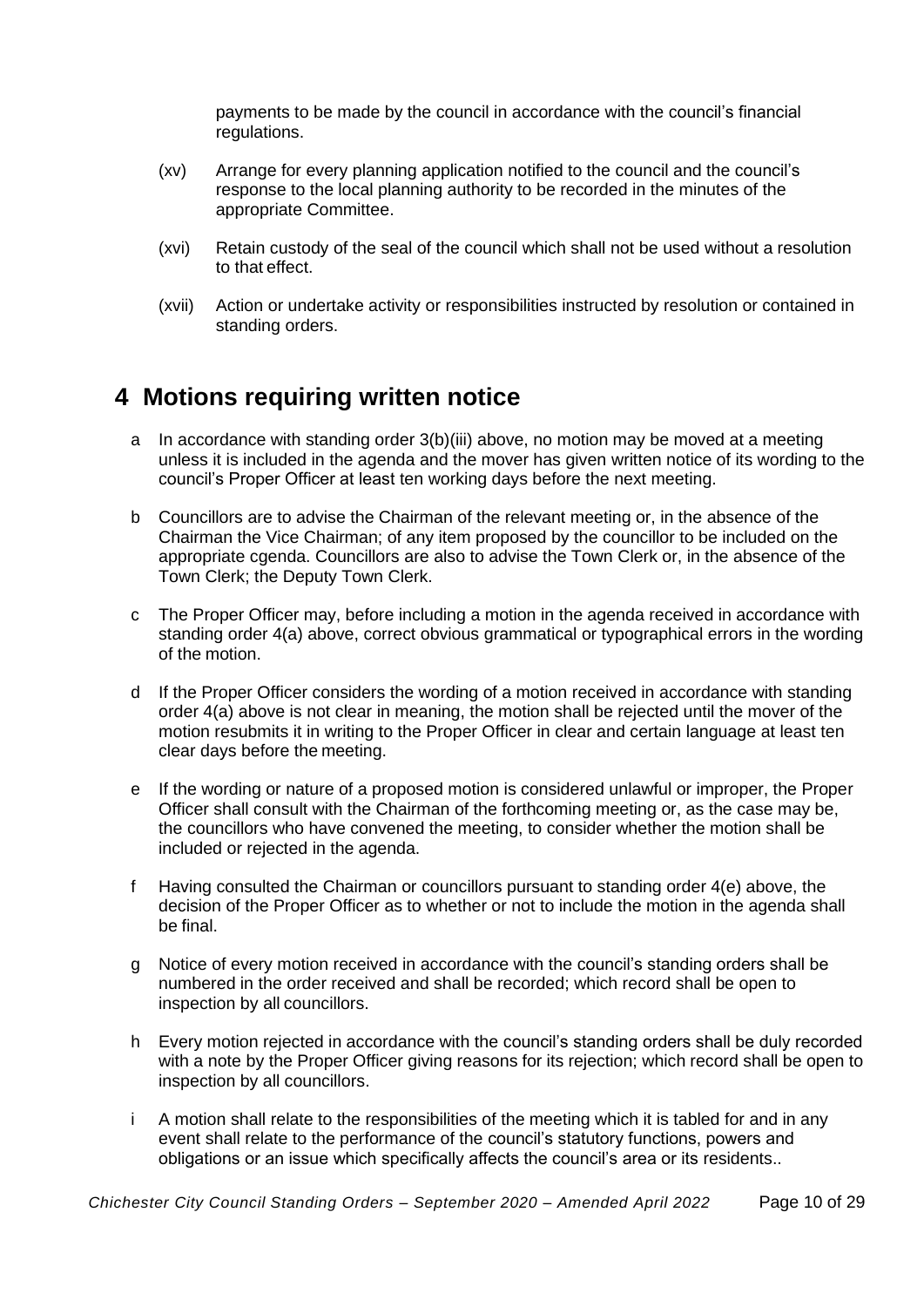#### <span id="page-10-0"></span>**5 Motions not requiring written notice**

- a Motions in respect of the following matters may be moved without written notice.
	- (i) To appoint a person to preside at a meeting.
	- (ii) To approve the absences of councillors.
	- (iii) To approve the accuracy of the minutes of the previous meeting.
	- (iv) To correct an inaccuracy in the minutes of the previous meeting.
	- (v) To dispose of business, if any, remaining from the last meeting.
	- (vi) To alter the order of business on the agenda for reasons of urgency or expedience.
	- (vii) To proceed to the next business on the agenda.
	- (viii) To close or adjourn debate.
	- (ix) To refer by formal delegation a matter to a committee, sub-committee, working group or similar, or to an employee.
	- (x) To appoint a committee, sub-committee, working group or similar and any councillors thereto.
	- (xi) To receive nominations to a committee, sub-committee, working group or similar.
	- (xii) To dissolve a committee, sub-committee, working group or similar.
	- (xiii) To note the minutes of a meeting of a committee, sub-committee, working group or similar.
	- (xiv) To consider a report and/or recommendations made by a committee, sub-committee, working group or similar, or an employee.
	- (xv) To consider a report and/or recommendations made by an employee, professional advisor, expert or consultant.
	- (xvi) To authorise legal deeds to be sealed by the council's common seal and witnessed.

*(See standing orders 14(a) and (b) below.)*

- (xvii) To move to a vote
- (xviii) To amend a motion relevant to the original or substantive motion under consideration which shall not have the effect of nullifying it.
- (xix) To extend the time limit for speeches.
- (xx) To exclude the press and public for all or part of a meeting.
- (xxi) To silence or exclude from the meeting a councillor or a member of the public for disorderly conduct.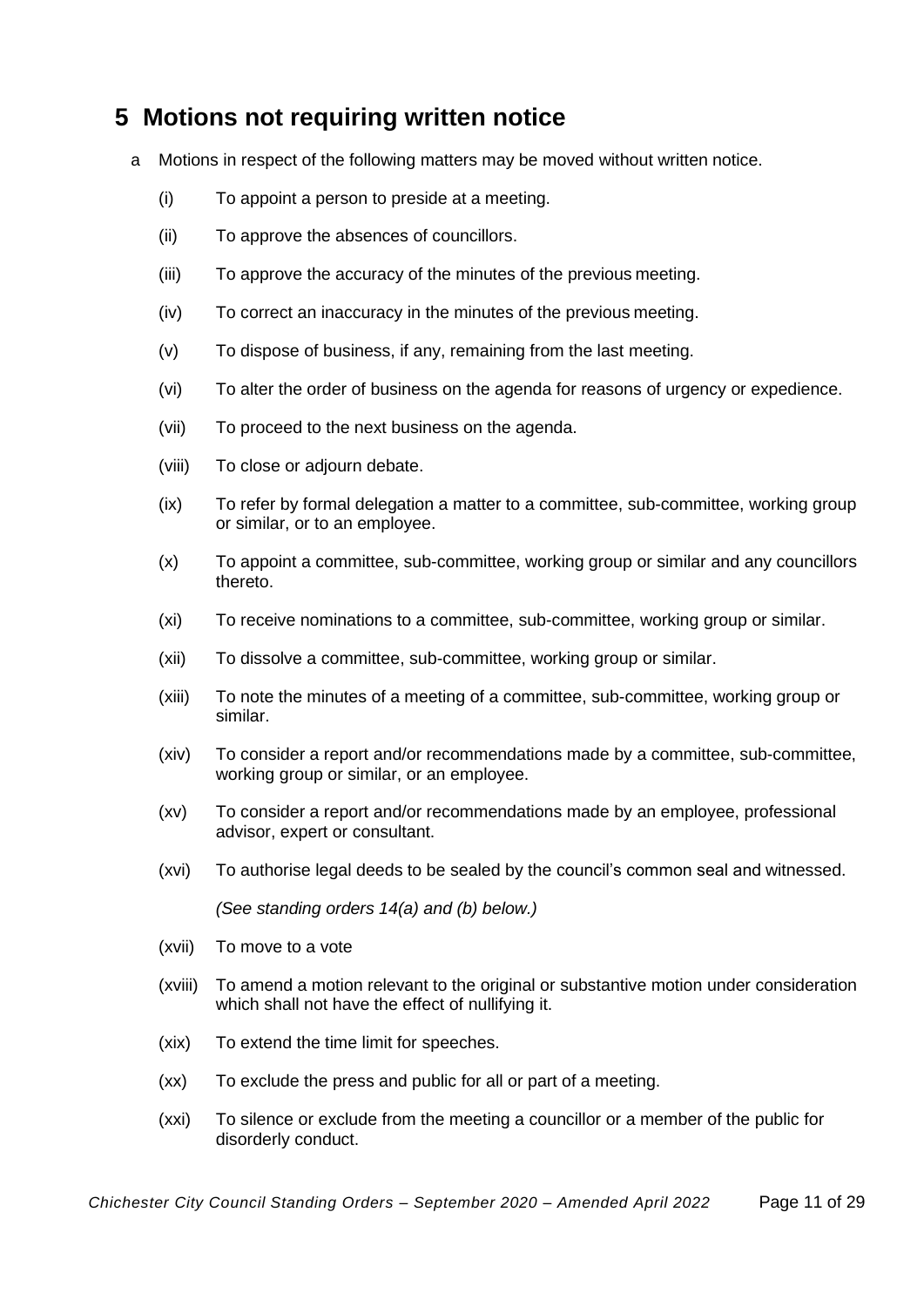- (xxii) **To give the consent of the council if such consent is required by standing orders.**
- (xxiii) To suspend any standing order (unless it reflects mandatory statutory or legal requirements).
- (xxiv) To adjourn the meeting.
- (xxv) To appoint representatives to outside bodies and to make arrangements for those representatives to report back the activities of outside bodies.
- (xxvi) To answer questions from councillors.
- (xxvii) To defer consideration of an item.
- (xxviii) To close a meeting.
- b If a motion falls within the terms of reference of a committee, sub-committee or working group, or within the delegated powers conferred on an employee, a referral of the same may be made to such committee, sub-committee or working group, or employee provided that the Chairman may direct for it to be dealt with at the present meeting for reasons of urgency or expedience.

#### <span id="page-11-0"></span>**6 Rules of debate**

- a Motions included in an agenda shall be considered in the order that they appear on the agenda unless the order is changed at the Chairman's direction for reasons of expedience.
- b Subject to standing orders 4(a)–(f) above, a motion shall not be considered unless it has been proposed.
- c Subject to standing order 3(b)(iii) above, a motion included in an agenda not moved by the councillor who tabled it, may be treated as withdrawn.
- d A motion to amend an original or substantive motion shall not be considered unless proper notice of no less than two working days has been given after the original or substantive motion has been proposed and notice of such amendment, shall, if required by the Chairman, be reduced to writing and handed to the Chairman who shall determine the order in which they are considered.
- e A councillor may move amendments to his/her own motion. If a motion has already been proposed, an amendment to it shall be with the consent of the Chairman.
- f Any amendment to a motion shall be either:
	- (i) to leave out words;
	- (ii) to add words;
	- (iii) to leave out words and add other words.
- g A proposed or carried amendment to a motion shall not have the effect of rescinding the original or substantive motion under consideration.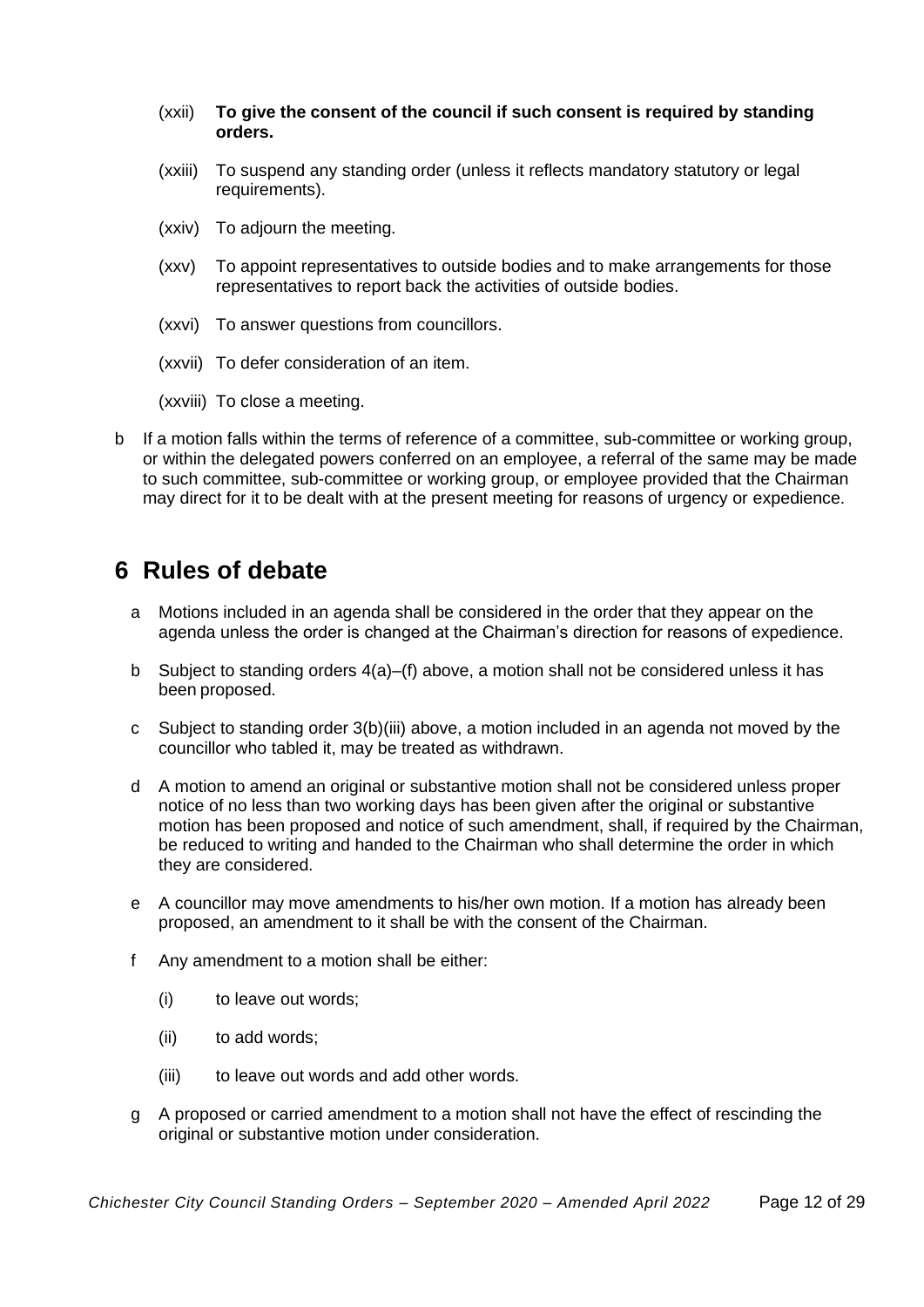- h Only one amendment shall be moved and debated at a time, the order of which shall be directed by the Chairman. No further amendment to a motion shall be moved until the previous amendment has been disposed of.
- i Subject to standing order 6(h) above, one or more amendments may be discussed together if the Chairman considers this expedient but shall be voted upon separately.
- j Pursuant to standing order 6(h) above, the number of amendments to an original or substantive motion which may be moved by a councillor is limited to one.
- k If an amendment is not carried, other amendments shall be moved in the order directed by the Chairman.
- l If an amendment is carried, the original motion, as amended, shall take the place of the original motion and shall become the substantive motion upon which any further amendment may be moved.
- m The mover of a motion or the mover of an amendment shall have a right of reply, not exceeding three minutes.
- n Where a series of amendments to an original motion are carried, the mover of the original motion shall have a right of reply in respect of the substantive motion at the very end of debate and immediately before it is put to the vote.
- o Subject to standing orders 6(m) and (n) above, a councillor may not speak further in respect of any one motion except to speak once on an amendment moved by another councillor or to make a point of order or to give a personal explanation.
- p During the debate of a motion, a councillor may interrupt only on a point of order or a personal explanation and the councillor who was interrupted shall stop speaking. A councillor raising a point of order shall identify the standing order which s/he considers has been breached or specify the irregularity in the meeting giving cause for their concern.
- q A point of order shall be decided by the Chairman and his/her decision shall be final.
- r With the consent of the meeting, a motion or amendment may be withdrawn by the proposer. A councillor shall not speak upon the said motion or amendment unless permission for the withdrawal of the motion or amendment has been refused.
- s Subject to standing order 6(o) above, when a councillor's motion is under debate no other motion shall be moved except:
	- (i) to amend the motion;
	- (ii) to proceed to the next business;
	- (iii) to adjourn the debate;
	- (iv) to put the motion to a vote;
	- (v) to ask a person to be silent or for him/her to leave the meeting;
	- (vi) to refer a motion to a committee or sub-committee for consideration;
	- (vii) to exclude the public and press;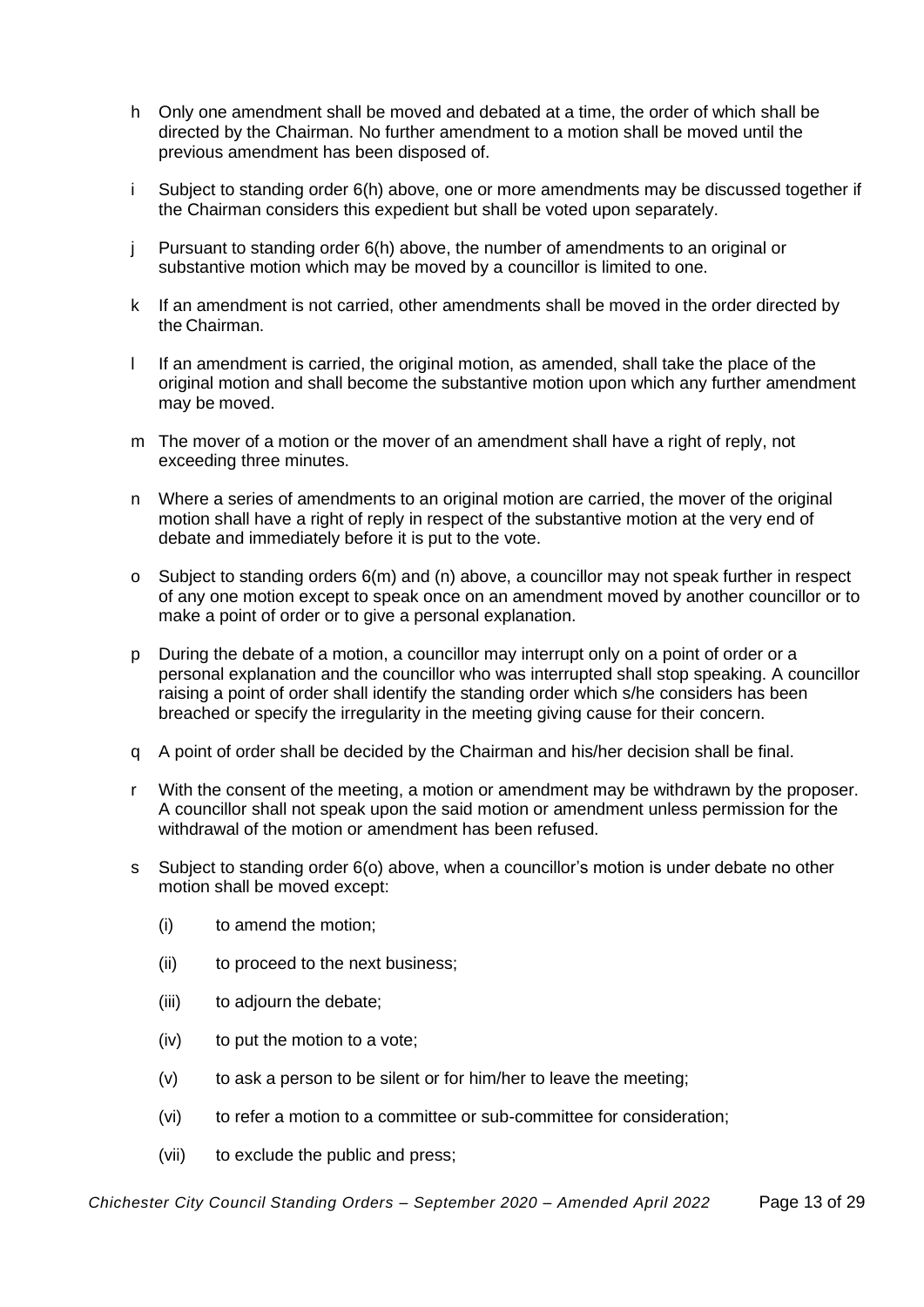- (viii) to adjourn the meeting;
- (ix) to suspend any standing order, except those which are mandatory.
- t In respect of standing order 6(s)(iv) above, the Chairman shall first be satisfied that the motion has been sufficiently debated before it is put to the vote. The Chairman shall call upon the mover of the motion under debate to exercise or waive his/her right of reply and shall put the motion to the vote after that right has been exercised or waived. The adjournment of a debate or of the meeting shall not prejudice the mover's right of reply at the resumption.
- u Excluding motions moved under standing order 6(s) above, the contributions or speeches by a councillor shall relate only to the motion under discussion and shall not exceed three minutes without the consent of the Chairman of the meeting.

#### <span id="page-13-0"></span>**7 Code of conduct**

- a All councillors and non-councillors with voting rights shall observe the Code of Conduct adopted by the council.
- b Unless s/he has been granted a dispensation, a councillor with voting rights shall withdraw from a meeting when it is considering a matter in which they have a disclosable pecuniary interest. they may return to the meeting after it has considered the matter in which the interest lay.
- c Unless s/he has been granted a dispensation, a councillor with voting rights shall withdraw from a meeting when it is considering a matter in which they have another interest if so required by the council's code of conduct. They may return to the meeting after it has considered the matter in which the interest lay.
- d **Dispensation requests shall be in writing and submitted to the Proper Officer** at least five working days before the meeting.
- e A decision as to whether to grant a dispensation shall be made by a meeting of the council, or committee or sub-committee or working group for which the dispensation is required and that decision is final.
- f A dispensation request shall confirm:
	- (i) the description and the nature of the disclosable pecuniary interest or other interest to which the request for the dispensation relates;
	- (ii) whether the dispensation is required to allow participation at a meeting in a discussion only or a discussion and a vote;
	- (iii) the date of the meeting or the period (not exceeding four years) for which the dispensation is sought; and
	- (iv) an explanation as to why the dispensation is sought.
- g Subject to standing orders 7(d) and (f) above, dispensations requests shall be considered before the meeting.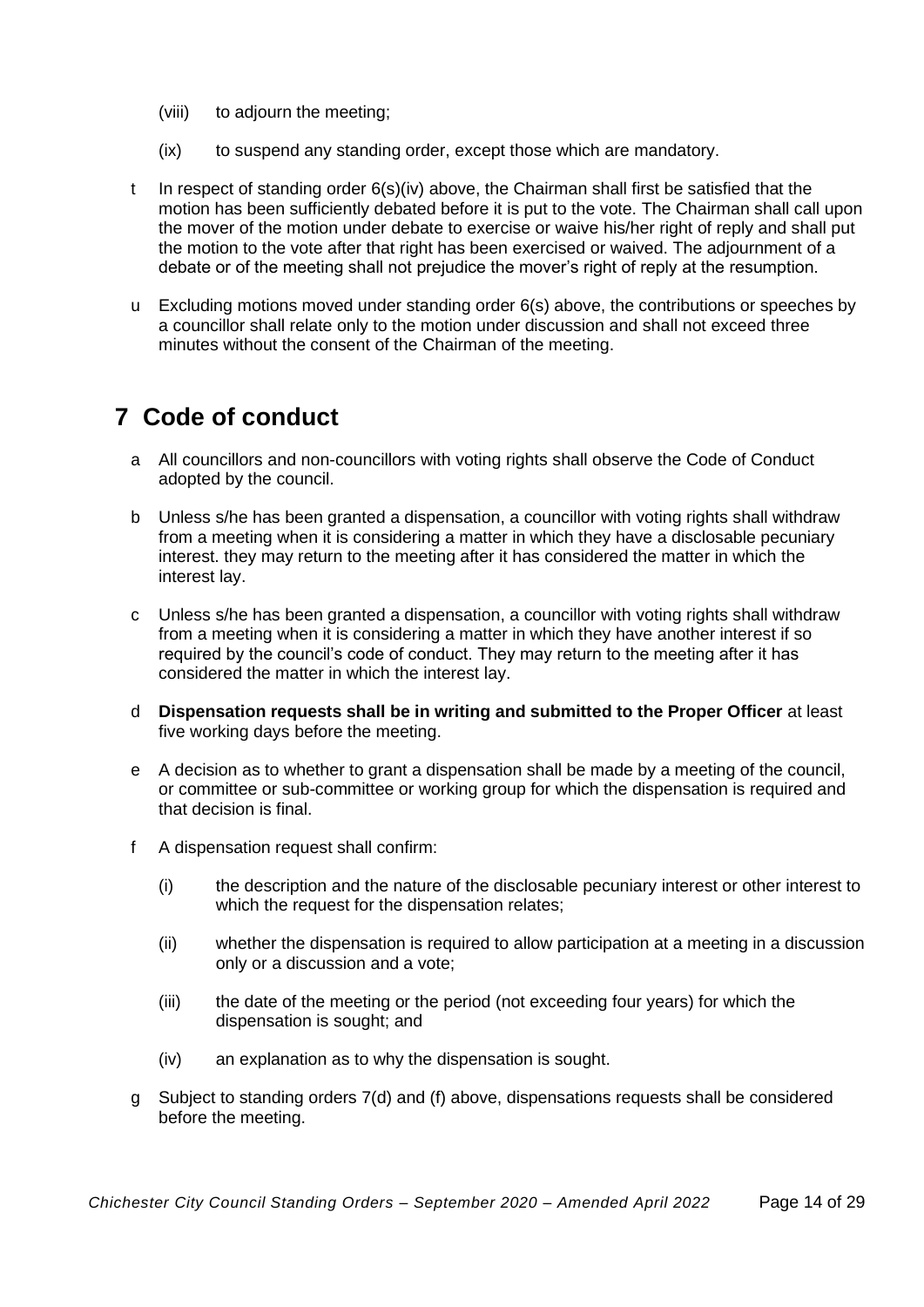- h **A dispensation may be granted in accordance with standing order 7(e) above if having regard to all relevant circumstances the following applies:**
	- (i) **without the dispensation the number of persons prohibited from participating in the particular business would be so great a proportion of the meeting transacting the business as to impede the transaction of the business or**
	- (ii) **granting the dispensation is in the interests of persons living in the council's area or**
	- (iii) **it is otherwise appropriate to grant a dispensation.**

#### <span id="page-14-0"></span>**8 Questions at council meetings**

- a A Member may, by 12 noon two working days before the meeting, ask the Mayor or the Chairman any question in writing or by electronic mail on any matter to which the council has powers and duties.
- b A Member may with the permission of the Mayor put to him or the Chairman any question relating to urgent business, but if possible a copy of the question shall be delivered to the Town Clerk no later than 10.00am in the morning of the day of the meeting.

#### <span id="page-14-1"></span>**9 Minutes**

- a If a copy of the draft minutes of a preceding meeting has been circulated to councillors no later than the day of service of the summons to attend the scheduled meeting they shall be taken as read.
- b No discussion of the draft minutes of a preceding meeting shall take place except in relation to their accuracy. A motion to correct an inaccuracy in the minutes shall be raised in accordance with standing order 5(a)(iv) above.
- c Minutes, including any amendment to correct their accuracy, shall be confirmed by resolution and shall be signed by the Chairman of the meeting and stand as an accurate record of the meeting to which the minutes relate.
- d If the Chairman of the meeting does not consider the minutes to be an accurate record of the meeting to which they relate, s/he shall sign the minutes and include a paragraph in the following terms or to the same effect:

"The Chairman of this meeting does not believe that the minutes of the meeting of the ( ) held on [date] in respect of ( ) were a correct record but his/her view was not upheld by the majority of the ( ) and the minutes are confirmed as an accurate record of the proceedings."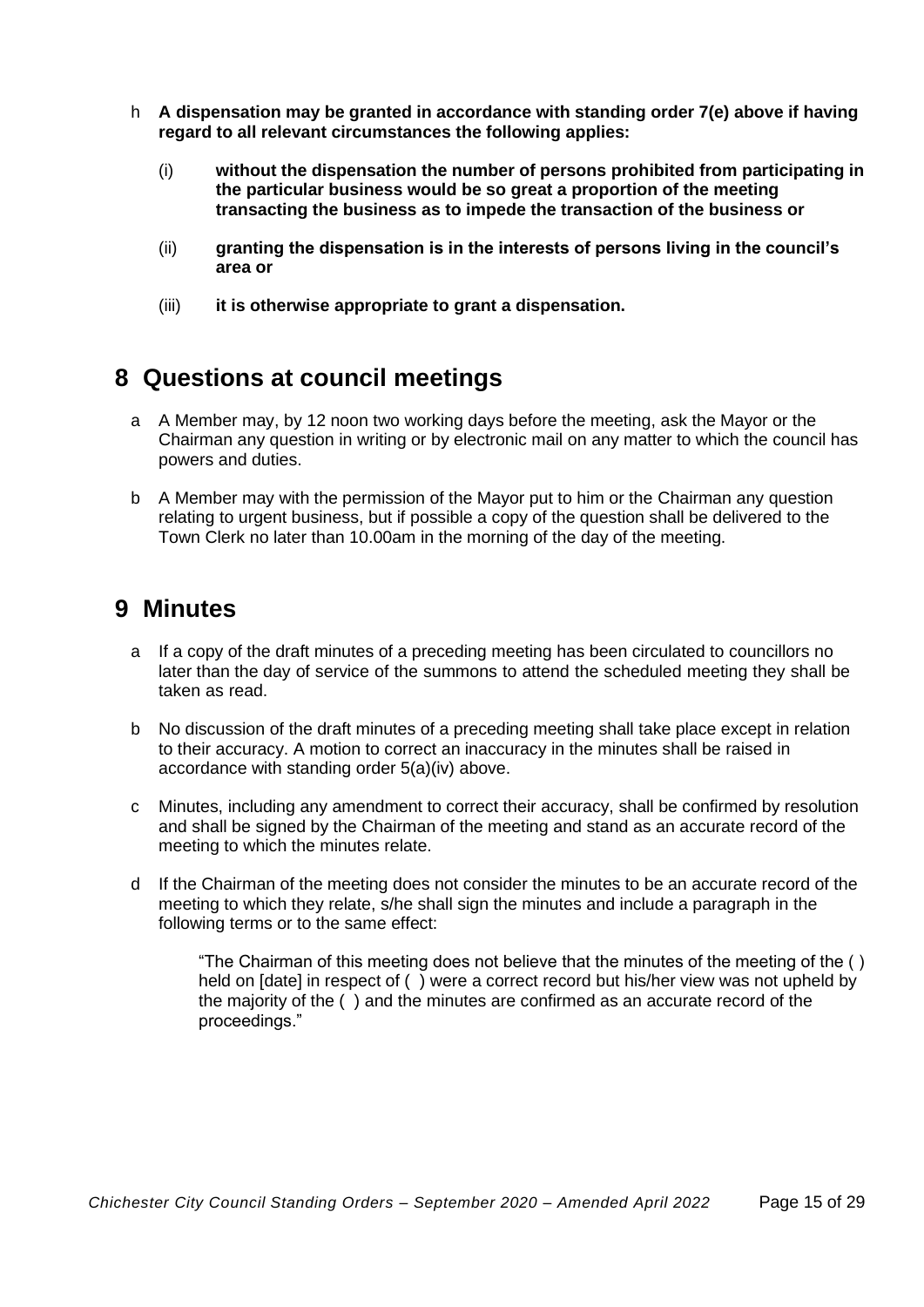## <span id="page-15-0"></span>**10 Disorderly conduct**

- a No person shall obstruct the transaction of business at a meeting or behave offensively or improperly. If this standing order is ignored, the chairman of the meeting shall request such person(s) to moderate or improve their conduct
- b If, in the opinion of the Chairman, there has been a breach of standing order 10(a) above, the Chairman shall express that opinion and thereafter any councillor (including the Chairman) may move that the person be silenced or excluded from the meeting, and the motion shall be put forthwith and without discussion.
- c If a resolution made in accordance with standing order 10(b) above, is disobeyed, the Chairman may take such further steps as may reasonably be necessary to enforce it and/or s/he may adjourn the meeting.

#### <span id="page-15-1"></span>**11 Rescission of previous resolutions**

- a A resolution (whether affirmative or negative) of the council shall not be reversed within six months except either by a special motion, the written notice whereof bears the names of at least seven councillors of the council, or by a motion moved in pursuance of the report or recommendation of a committee.
- b When a special motion or any other motion moved pursuant to standing order 11(a) above has been disposed of, no similar motion may be moved within a further six months.

#### <span id="page-15-2"></span>**12 Voting on appointments**

a Where more than two persons have been nominated for a role to be appointed by the council and none of those persons has received an absolute majority of votes in their favour, the name of the person having the least number of votes shall be struck off the list and a fresh vote taken. This process shall continue until a majority of votes is given in favour of one person. Any tie may be settled by the Chairman's casting vote.

#### <span id="page-15-3"></span>**13 Expenditure**

- a Any expenditure incurred by the council shall be in accordance with the council's financial regulations.
- b **The council's financial regulations shall be reviewed once a year** and shall be comprehensively reviewed at least once in each administrative term.
- c **The council's financial regulations may make provision for the authorisation of the payment of money in exercise of any of the council's functions to be delegated to a committee, or working group or to an employee.**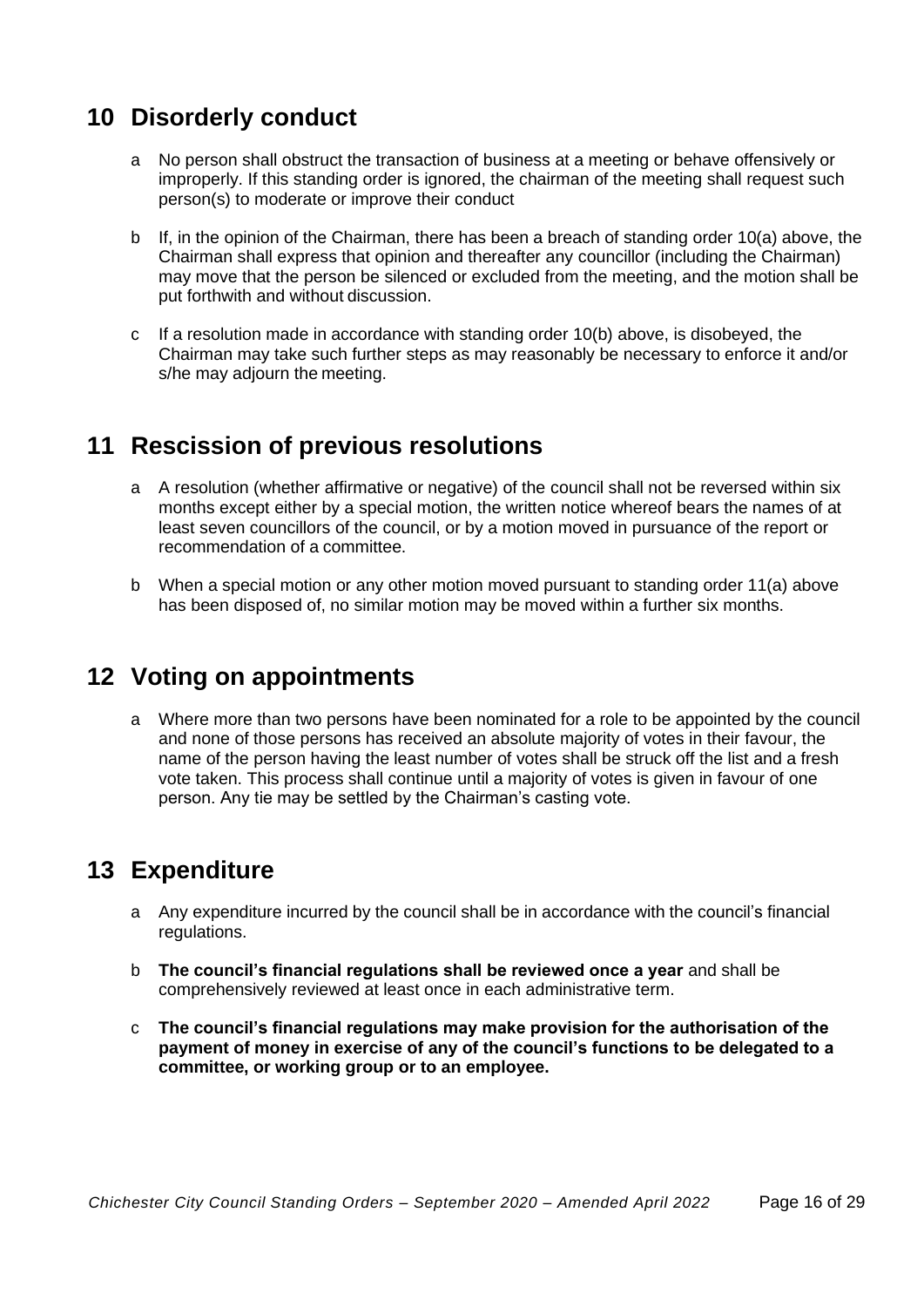## <span id="page-16-0"></span>**14 Execution and sealing of legal deeds**

*See also standing order 5(a)(xvi) above*

- a A legal deed shall not be executed on behalf of the council unless the same has been authorised by a resolution.
- b **In accordance with a resolution made under standing order 14(a) above, the council's common seal shall alone be used for sealing a deed required by law. It shall be applied by the Proper Officer in the presence of two members of the council and witnessed.**

#### <span id="page-16-1"></span>**15 Committees and sub-committees**

*See also standing order 1 above*

- a **Unless the council determines otherwise, a committee may appoint a sub-committee whose terms of reference and members shall be determined by the committee**
- b **The members of a committee may include non-councillors unless it is a committee which regulates and controls the finances of the council.**
- c **Unless the council determines otherwise, all members of an advisory committee and a sub-committee of the advisory committee may be non-councillors.**
- d The council may, at its annual meeting and at any other time appoint such committees, subcommittees or working groups as may be necessary, and:
	- (i) shall determine their terms of reference;
	- (ii) may permit committees, sub-committees and working groups to determine the dates of their meetings;
	- (iii) shall appoint and determine the term of office of councillor or non-councillor members of such committees, sub-committees and working groups (unless the appointment of non-councillors is prohibited by law) so as to hold office no later than the next annual meeting;
	- (iv) may in accordance with standing orders, dissolve a committee, sub-committee and working group at any time;
- e The Mayor, the Deputy Mayor and the Chairmen of the Finance, Community Affairs and Planning and Conservation Committees shall be ex-officio and voting members of every Standing Committee.

#### <span id="page-16-2"></span>**16 Extraordinary meetings**

*See also standing order 1 above*

a **The Chairman of the council may convene an extraordinary meeting of the council at any time.**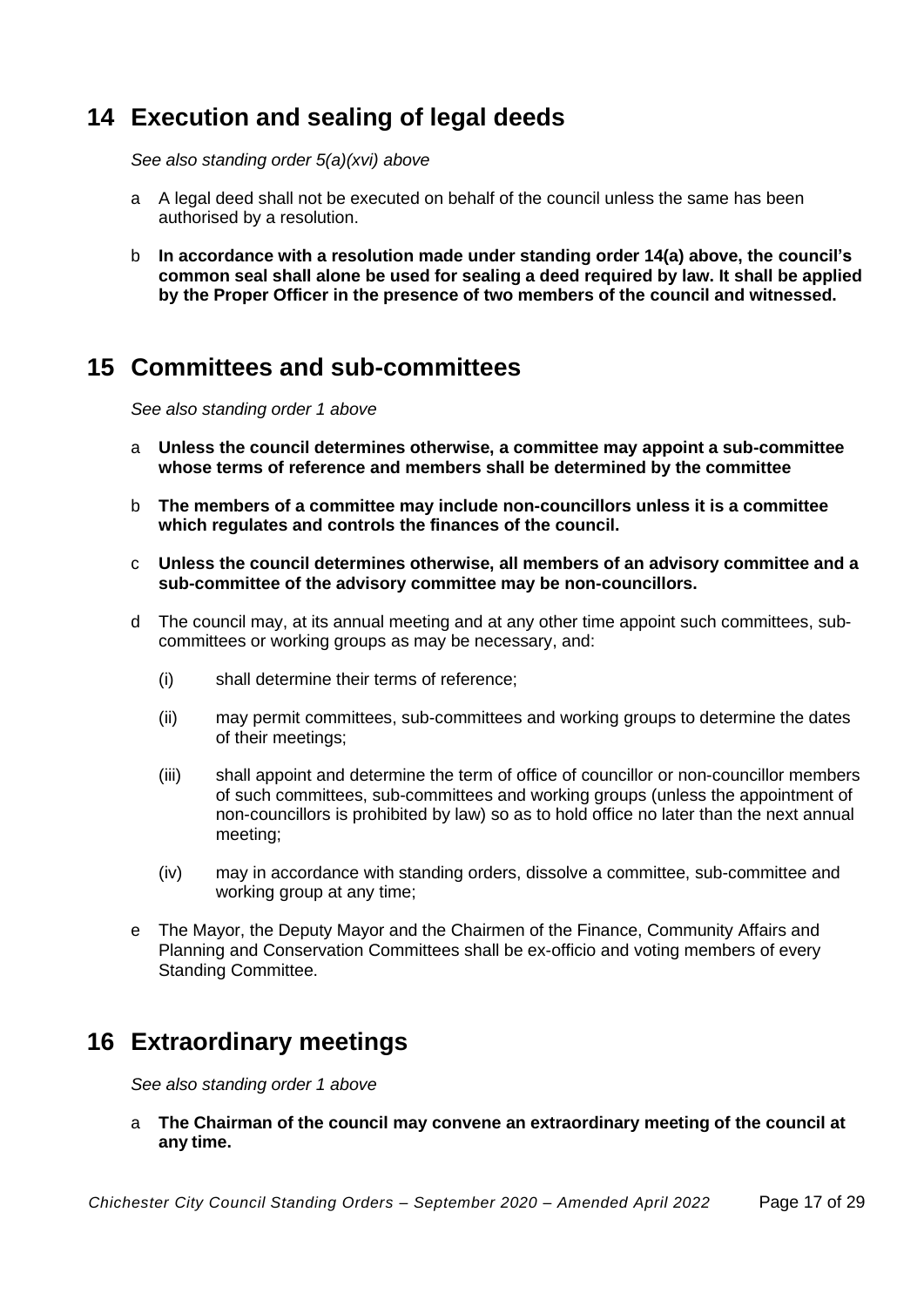- b **If the Chairman of the council does not or refuses to call an extraordinary meeting of the council within seven working days of having been requested to do so by two councillors, those two councillors may convene an extraordinary meeting of the council. The statutory public notice giving the time, venue and agenda for such a meeting must be signed by the two councillors.**
- c The Chairman of a committee, sub-committee, working group or sub-group may convene an extraordinary meeting of the committee, sub-committee, working group or sub-group at any time.
- d If the Chairman of a committee, sub-committee, working group or sub-group does not or refuses to call an extraordinary meeting within seven working days of having been requested by to do so by two councillors, those councillors may convene an extraordinary meeting of a committee, sub-committee, working group or sub-group. The statutory public notice giving the time, venue and agenda for such a meeting must be signed by nine councillors.

#### <span id="page-17-0"></span>**17 Advisory panels**

*See also standing order 1 above*

a The council may appoint advisory panels comprised of a number of councillors and noncouncillors.

#### <span id="page-17-1"></span>**18 Accounts and financial statement**

- a All payments by the council shall be authorised, approved and paid in accordance with the council's financial regulations, which shall be reviewed annually.
- b The Responsible Financial Officer shall supply to the Finance Committee as soon as reasonably practicable after 31 March, 30 June, 30 September and 31 December in each year a statement summarising the council's receipts and payments for the each quarter and the balances held at the end of a quarter. This statement shall include a comparison with the budget for the financial year to date. A Financial Statement prepared on the appropriate accounting basis (receipts and payments, or income and expenditure) for a year to 31 March shall be presented to each councillor before the end of the following month of May. The Statement of Accounts of the council (which is subject to external audit), including the annual governance statement, shall be presented to council for formal approval before 30 June.

#### <span id="page-17-2"></span>**19 Estimates/precepts**

a **The council shall approve written estimates for the coming financial year** at its meeting before the end of January.

## <span id="page-17-3"></span>**20 Canvassing of and recommendations by councillors**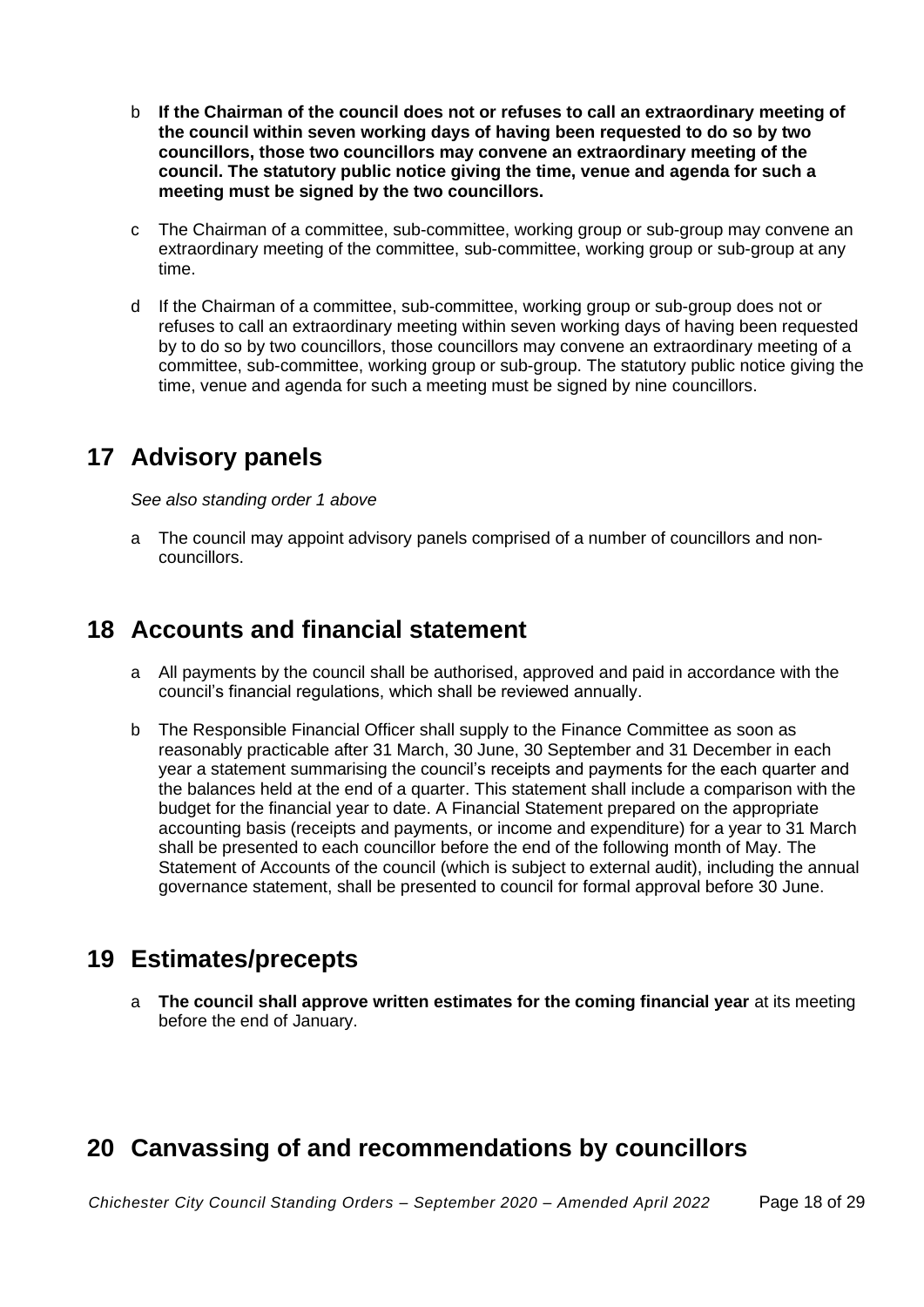- a Canvassing councillors or the members of a committee, sub-committee, working group, or sub-group, directly or indirectly, for appointment to or by the council shall disqualify the candidate from such an appointment. The Proper Officer shall disclose the requirements of this standing order to every candidate.
- b A councillor or a member of a committee, sub-committee, working group or sup-group shall not solicit a person for appointment to or by the council or recommend a person for such appointment or for promotion; but, nevertheless, any such person may give a written testimonial of a candidate's ability, experience or character for submission to the council with an application for appointment.
- c This standing order shall apply to tenders as if the person making the tender were a candidate for an appointment.

#### <span id="page-18-0"></span>**21 Inspection of documents**

a Subject to standing orders to the contrary or in respect of matters which are confidential, a councillor may, for the purpose of his/her official (approved) duties (but not otherwise), inspect any document in the possession of the council or a committee or a sub-committee, and request a copy for the same purpose. The minutes of meetings of the Council, its committees or sub-committees shall be available for inspection by Councillors.

#### <span id="page-18-1"></span>**22 Unauthorised activities**

- a Unless authorised by a resolution, no individual councillor shall in the name of or on behalf of the council, a committee, sub-committee, working group or sub-group:
	- (i) inspect any land and/or premises which the council has a right or duty to inspect; or
	- (ii) issue orders, instructions or directions.

#### <span id="page-18-2"></span>**23 Confidential business**

- a Councillors shall not disclose information given in confidence or which they believe, or ought to be aware is of a confidential nature.
- b A councillor in breach of the provisions of standing order 22(a) above may be removed from a committee, sub-committee, working group sub-group by a resolution of the council.

#### <span id="page-18-3"></span>**24 General Power of Competence (see also Standing Order 2)**

- a **Before exercising the General Power of Competence, a meeting of the full council shall have passed a resolution to confirm it has satisfied the prescribed statutory criteria required to qualify as an eligible parish council.**
- b **The council's period of eligibility begins on the date that the resolution under standing order 24(a) above was made and expires on the day before the annual meeting of the council that takes place in a year of ordinary elections.**

*Chichester City Council Standing Orders – September 2020 – Amended April 2022* Page 19 of 29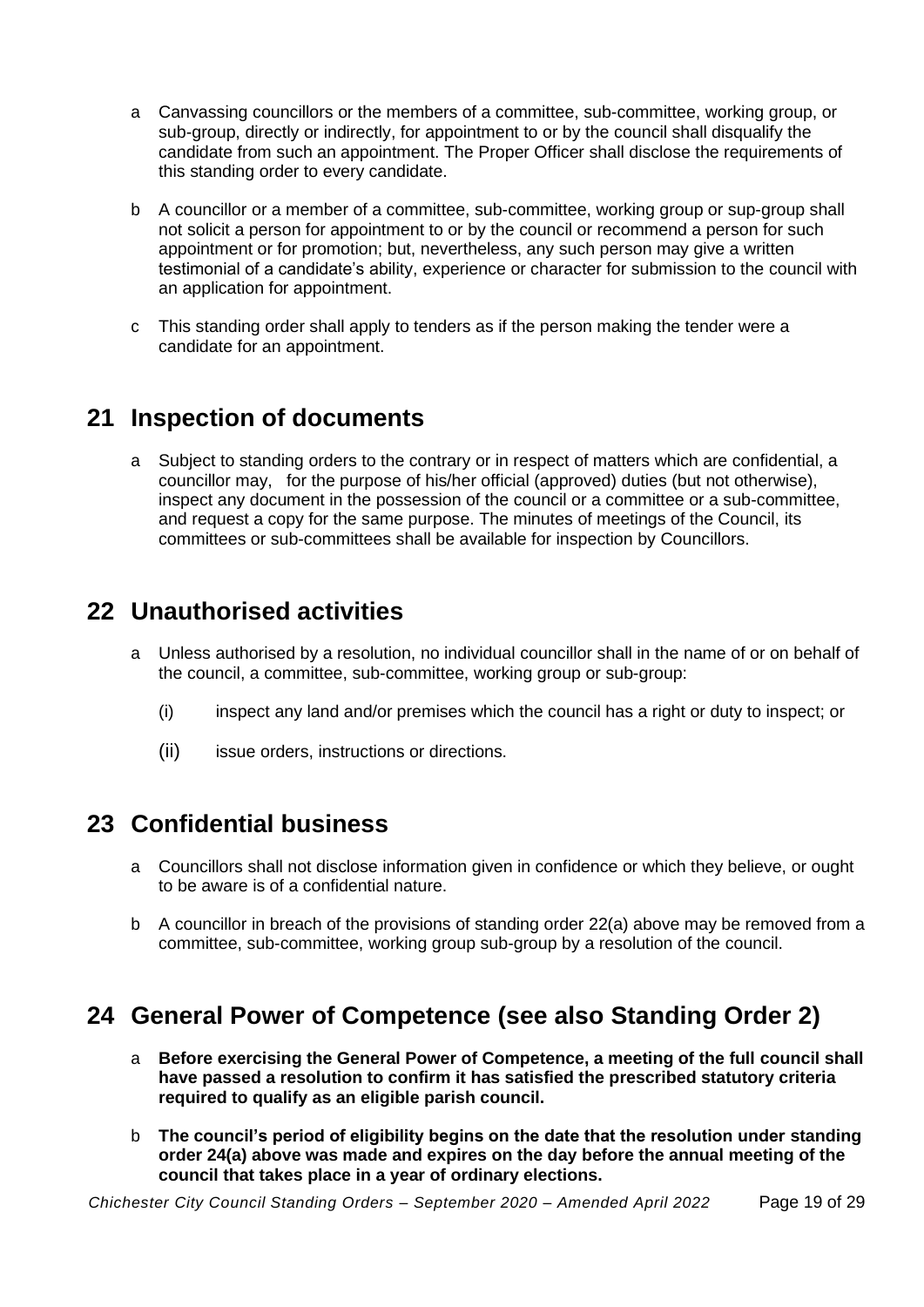c **After the expiry of its preceding period of eligibility, the council continues to be an eligible council solely for the purpose of completing any activity undertaken in the exercise of the General Power of Competence which was not completed before the expiry of the council's preceding period of eligibility referred to in standing order 24(b) above.**

#### <span id="page-19-0"></span>**25 Matters affecting council employees**

- a If a meeting considers any matter personal to a council employee, it shall not be considered until the council has decided whether or not the press and public shall be excluded pursuant to standing order 1(d) above.
- b Subject to the council's policy regarding the handling of grievance matters, the council's most senior employee (or other employees) shall contact the Chairman of the personnel subcommittee in respect of an informal or formal grievance matter, and the matter shall be reported back and progressed by resolution of the Personnel sub-committee as appropriate to the circumstances.
- c Any persons responsible for all or part of the management of council employees shall keep written records of all meetings relating to their performance, and capabilities, grievance and disciplinary matters.
- d The council shall keep written records relating to employees secure. All paper records shall be secured under lock and electronic records shall be password protected.
- e Records documenting reasons for an employee's absence due to ill health or details of a medical condition shall be made available only to those persons with responsibility for the same.
- f Only persons with line management responsibilities shall have access to employee records referred to in standing orders 25(c) and (d) above if so justified.

#### <span id="page-19-1"></span>**26 Information and Data Protection**

- a **The council shall appoint a Data Protection Officer and comply with all requirements of the General Data Protection Regulations and the Data Protection Act 2018**
- b **In accordance with Freedom of Information legislation, the council shall publish information in accordance with its publication scheme and respond to requests for information held by the council.** All requests for information held by the council shall be processed in accordance with the council's policy in respect of handling requests under the Freedom of Information Act 2000 and Data Protection Act 2018.
- c Correspondence from, and notices served by, the Information Commissioner shall be referred by the Proper Officer to the chairman of the Finance Committee. The said canel shall have the power to do anything to facilitate compliance with the Freedom of Information Act 2000 including exercising the powers of the Proper Officer in respect of Freedom of Information requests set out under standing order 3(b)(x) above.
- d **The council shall publish information in accordance with the requirements of the Smaller Authorities (Transparency Requirements) (England) Regulations 2015.**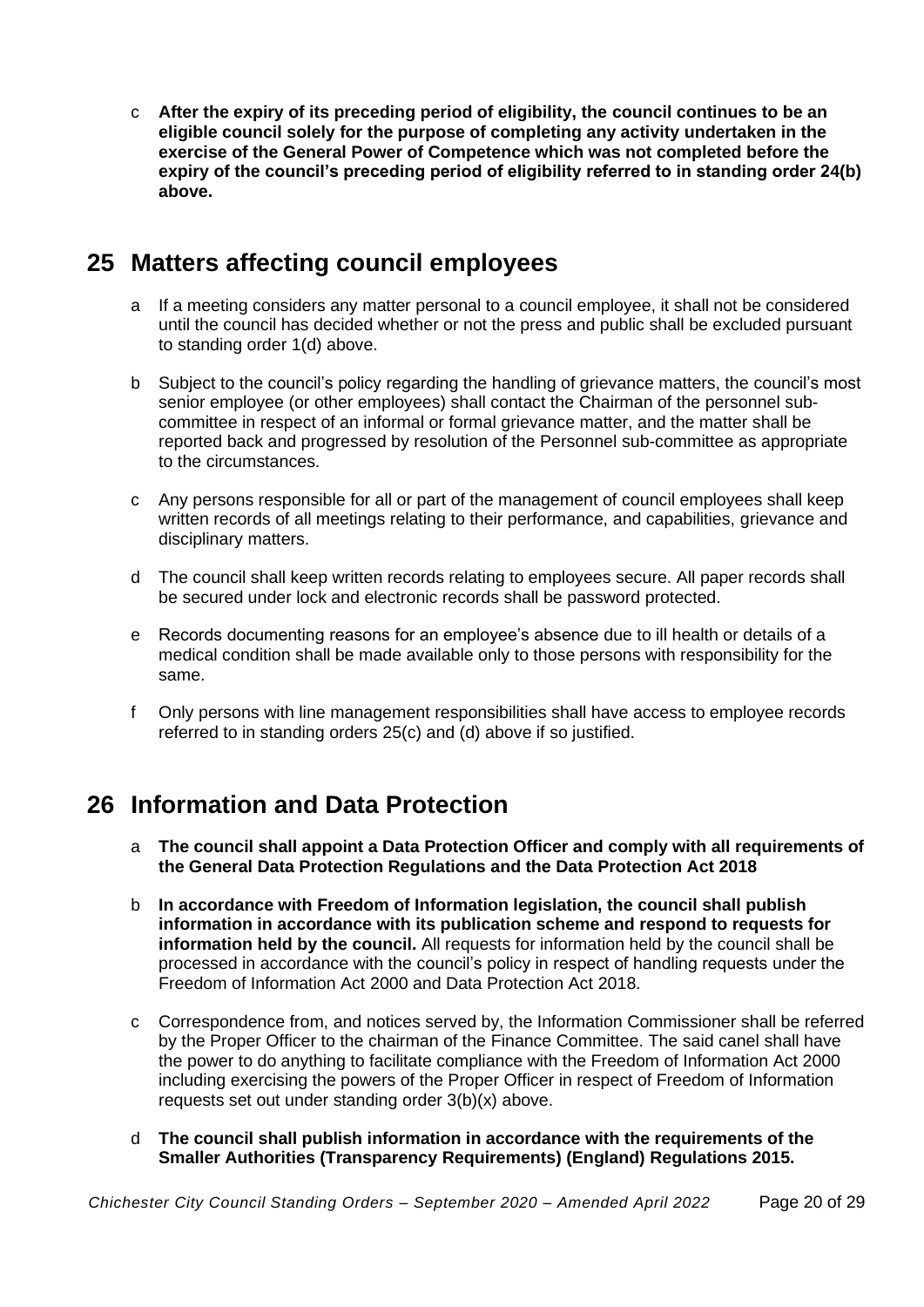- e **The council shall have a written policy in place for responding to and managing a personal data breach**
- f **The council shall keep a record of all personal data breaches comprising the facts relating to the personal data breach, its effects and the remedial action taken.**
- g **The council shall ensure that the information communicated in its privacy notice(s) is in an easily accessible and available form and kept up to date.**
- h **The council shall maintain a written record of its processing activities.**

#### <span id="page-20-0"></span>**27 Relations with the press/media**

- a All requests from the press or other media for an oral or written statement or comment from the council shall be processed in accordance with the council's communications policy. These will be dealt with in the first instance by the Town Clerk, and referred if necessary to the appropriate councillor.
- b In accordance with the council's policy in respect to dealing with the press and/or other media, councillors shall not, on behalf of council, provide oral or written statements or written articles to the press or other media. These will be dealt with in the first instance by the Town Clerk, or by the appropriate Chairman.

#### <span id="page-20-1"></span>**28 Liaison with district and county councillors**

- a An invitation to attend a meeting of the council shall be sent, together with the agenda, for the attention of the councillors of the district and county council representing its electoral wards.
- b Unless the council otherwise orders, a copy of any letter sent to the district or county council shall be sent for the attention of the district or county council councillors representing its electoral wards.

#### <span id="page-20-2"></span>**29 Financial matters**

- a The council shall appoint appropriate staff member(s) to undertake the work of the Responsible Financial Officer when the Responsible Financial Officer is absent.
- b The council shall consider and approve financial regulations drawn up by the Responsible Financial Officer, which shall include detailed arrangements in respect of the following:
	- (i) the accounting records and systems of internal control;
	- (ii) the assessment and management of financial risks faced by the council;
	- (iii) the work of the Internal Auditor and the receipt of regular reports from the Internal Auditor, which shall be required at least annually;
	- (iv) the inspection and copying by councillors and local electors of the council's accounts and/or orders of payments;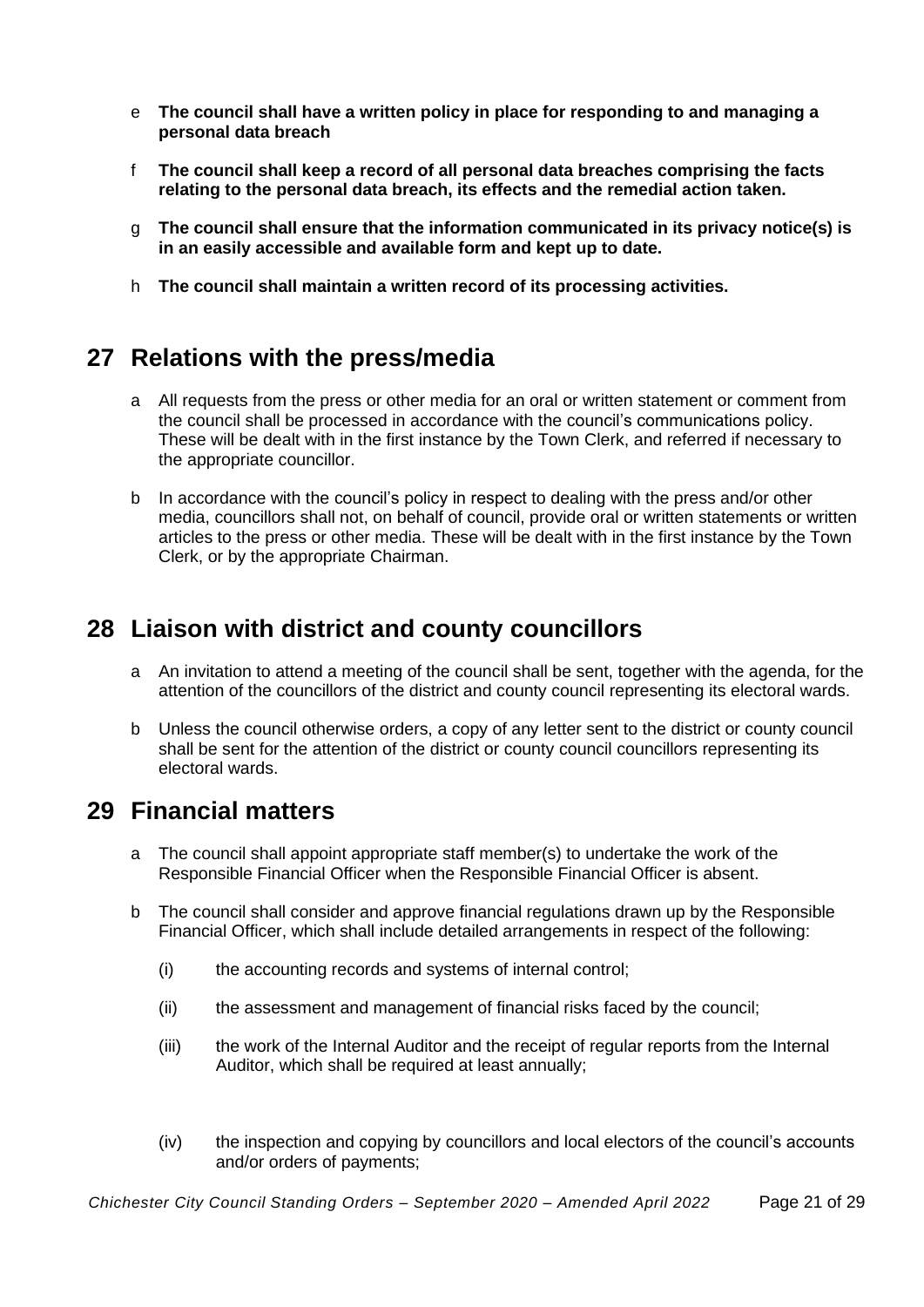- (v) procurement policies (subject to statutory requirements as below).
- b **A public contract regulated by the Public Contracts Regulations 2015 with an estimated value in excess of £25,000 shall be procured as specified in the accompanying Financial Regulations.**
- c The council is not bound to accept the lowest tender, estimate or quote.
- d **Where the value of a contract is likely to exceed the threshold specified by the Crown Commercial Service from time to time the council must consider whether the Public Contracts Regulations 2006 (SI No.5, as amended) and the Utilities Contracts Regulations 2006 (SI No. 6, as amended) apply to the contract and, if either of those Regulations apply, the council must comply with procurement rules regulated by the Public Contracts Regulations 2015.**
- e **A public contract in connection with the supply of gas, heat, electricity, drinking water, transport services, or postal services to the public; or the provision of a port or airport; or the exploration for or extraction of gas, oil or solid fuel with an estimated value in excess of thresholds specified by the Crown Commercial Service every two years shall comply with the relevant procurement procedures and other requirements in the Utilities Contracts Regulations 2016.**

#### <span id="page-21-0"></span>**30 Allegations of breaches of the code of conduct**

- a On receipt of a notification that there has been an alleged breach of the code of conduct the Proper Officer shall refer it to the council.
- b Where the notification relates to a complaint made by the Proper Officer, the Proper Officer shall notify the Chairman of that fact, who, upon receipt of such notification, shall nominate a person to assume the duties of the Proper Officer set out in the remainder of this standing order, who shall continue to act in respect of that matter as such until the complaint is resolved.
- c Where a notification relates to a complaint made by an employee (not being the Proper Officer) the Proper Officer shall ensure that the employee in question does not deal with any aspect of the complaint.
- d The subject matter of notifications shall be confidential and, insofar as it is possible to do so by law, the council including the Proper Officer and the Chairman shall take the steps set out below, together with other steps considered necessary, to maintain confidentiality.
	- (i) Draft the summonses and agendas in such a way that the identity and subject matter of the complaint are not disclosed.
	- (ii) Ensure that any background papers containing the information set out in standing order 30(a) above are not made public.
	- (iii) Ensure that the public and press are excluded from meetings as appropriate.
	- (iv) Ensure that the minutes of meetings preserve confidentiality.
	- (v) Consider any liaison that may be required with any person or body with statutory responsibility for the investigation of the matter.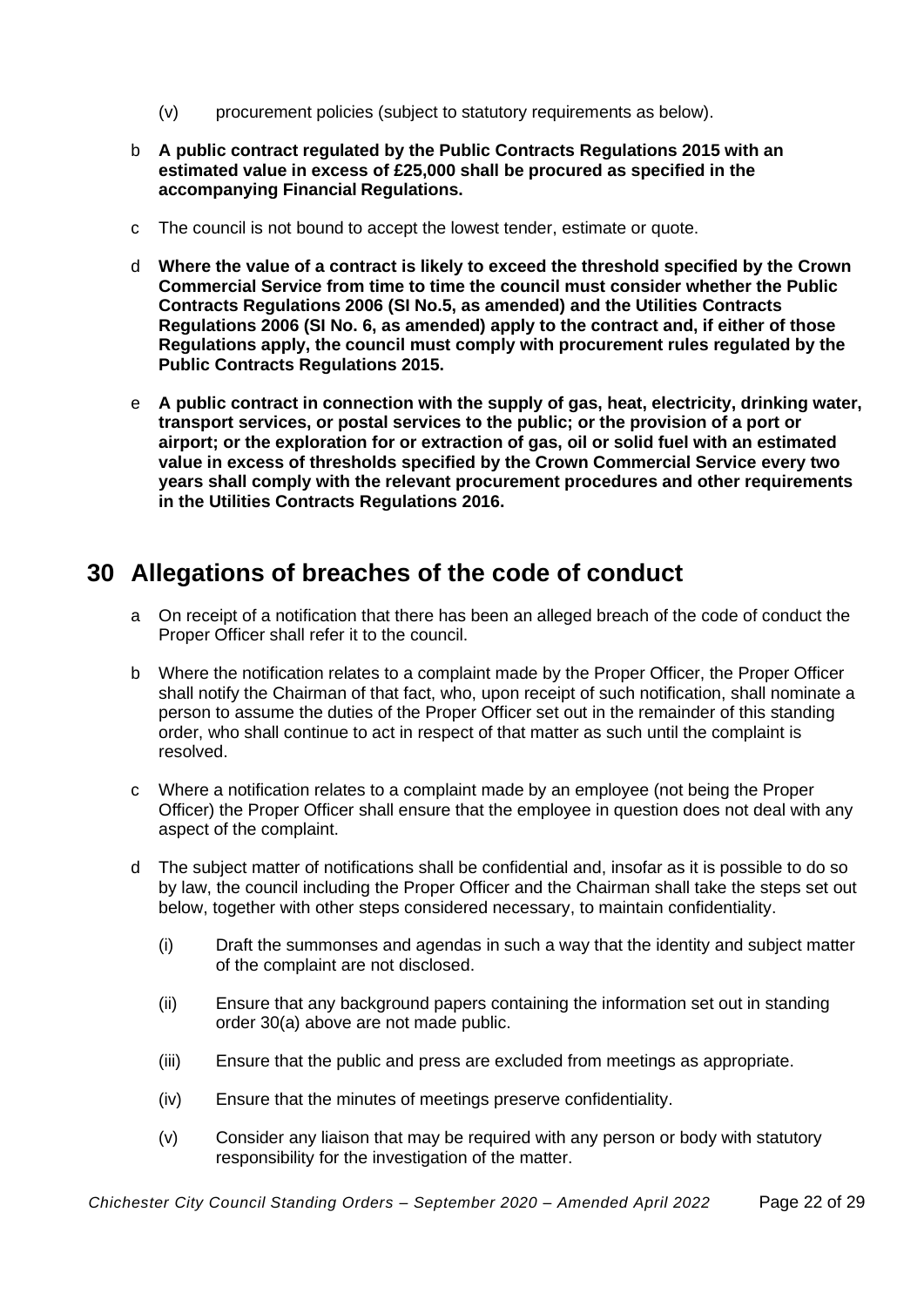- e Standing order 30(d) above should not be taken to prohibit the council (whether through the Proper Officer or the Chairman or otherwise) from disclosing information to members and officers of the Council or to other persons where such disclosure is necessary to deal with the complaint or is required by law.
- f The council shall have the power to:
	- (i) seek documentary and other evidence from any person or body with statutory responsibility for investigation of the matter;
	- (ii) seek and share information relevant to the complaint;
	- (iii) grant the member involved a financial indemnity in respect of legal costs, which shall be in accordance with the law and subject to approval by a meeting of the full council.
- g **Upon notification by the district council that a councillor or non-councillor with voting rights has breached the council's code of conduct, the council shall consider what, if any, action to take against him. Such action excludes disqualification or suspension from office.**
- h References in standing order 30 to a notification shall be taken to refer to a communication of any kind which relates to a breach or an alleged breach of the code of conduct by a councillor.

#### <span id="page-22-0"></span>**31 Variation, revocation and suspension of standing orders**

- a Any or every part of the standing orders, except those which are mandatory by law, may be suspended by resolution in relation to any specific item of business.
- b A motion permanently to vary or revoke a standing order shall when proposed and seconded, stand adjourned without discussion to the next ordinary meeting of the council.

#### <span id="page-22-1"></span>**32 Standing orders: general**

- a The Proper Officer shall provide a copy of the council's standing orders to a councillor upon delivery of his/her declaration of acceptance of office.
- b The Chairman's decision as to the application of standing orders at meetings shall be final.
- c A councillor's failure to observe standing orders more than three times in one meeting may result in him being excluded from the meeting in accordance with standing orders.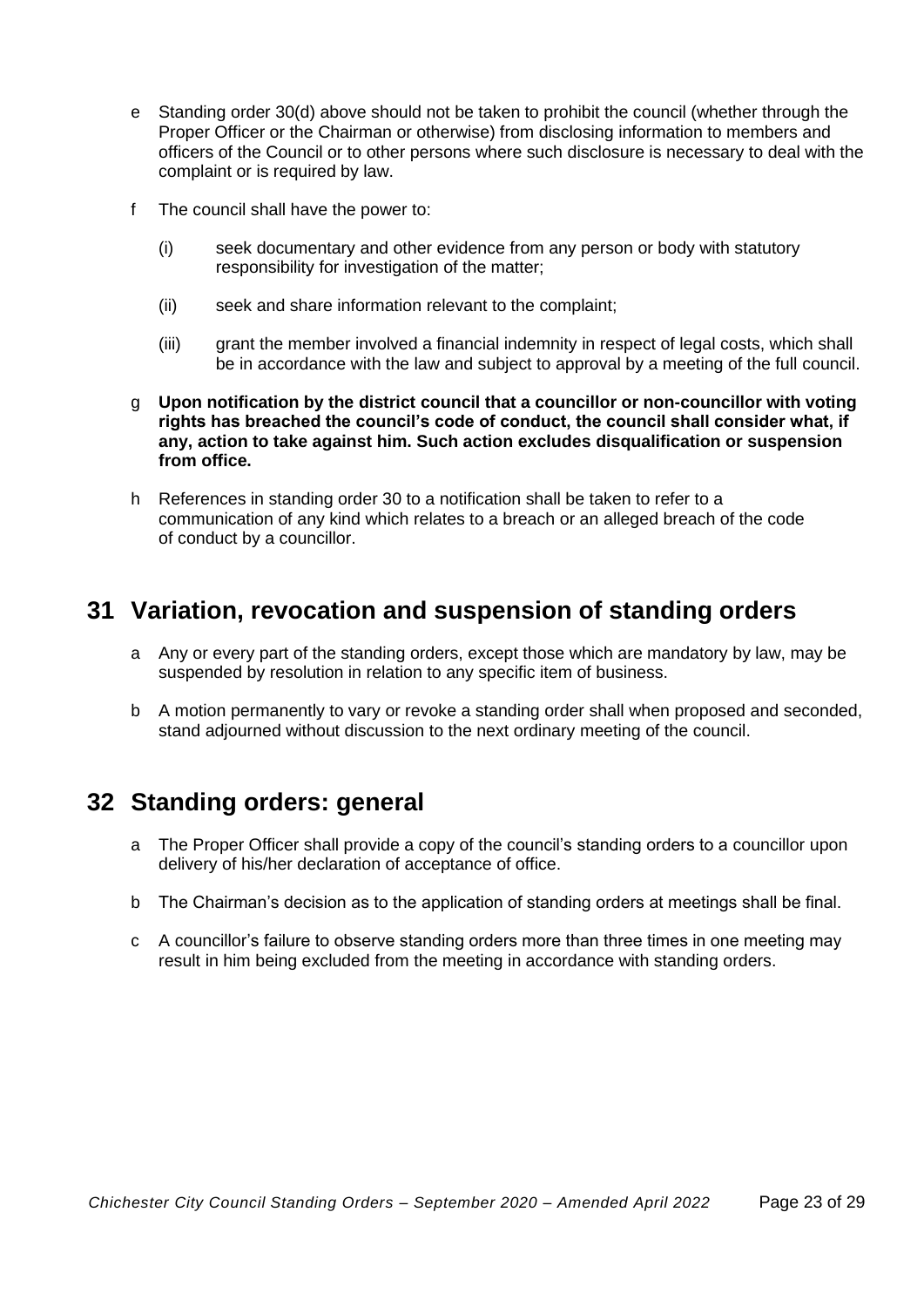#### <span id="page-23-0"></span>**Appendix 1 - Public speaking at meetings**

General  $1.1$ 

> Residents of the City of Chichester may ask questions of the Chairman of the council and any Chairman of an ordinary committee or working group at ordinary meetings of the council and may make representations on any specific item on the agenda.

1.2 Order of questions

Questions will be asked in the order notice of them was received, except that the Chairman may group together similar questions.

 $1.3$ Notice of questions

> Notice should be given by delivering it in writing or by electronic mail to the Town Clerk no later than 12.00 two working days before the day of the meeting. Such notices should include confirmation of the name and address of the person(s) submitting the question.

1.4 Number of and time limits on questions

At any one meeting no person may submit more than one question. Unless the Chairman otherwise specifies, each speaker will be limited to three minutes in which to ask the question or questions.

Subject to the Chairman's discretion there will be an overall limit of 15 minutes devoted to public questions.

1.5 Scope of questions

The Town Clerk may reject a question, or part of a question, if it:

- a is not about a matter for which the council has a responsibility or which affects the parish;
- b is defamatory, frivolous or offensive;
- c is substantially the same as a question which has been put at a meeting of the council in the past six months; or
- d requires the disclosure of confidential or exempt information.
- 1.6 Record of questions

The Town Clerk will record each question and make the same available for public inspection and will immediately send a copy of the question to the councillor to whom it is to be put and all other Members of the City Council for information purposes. Rejected questions will include reasons for rejection.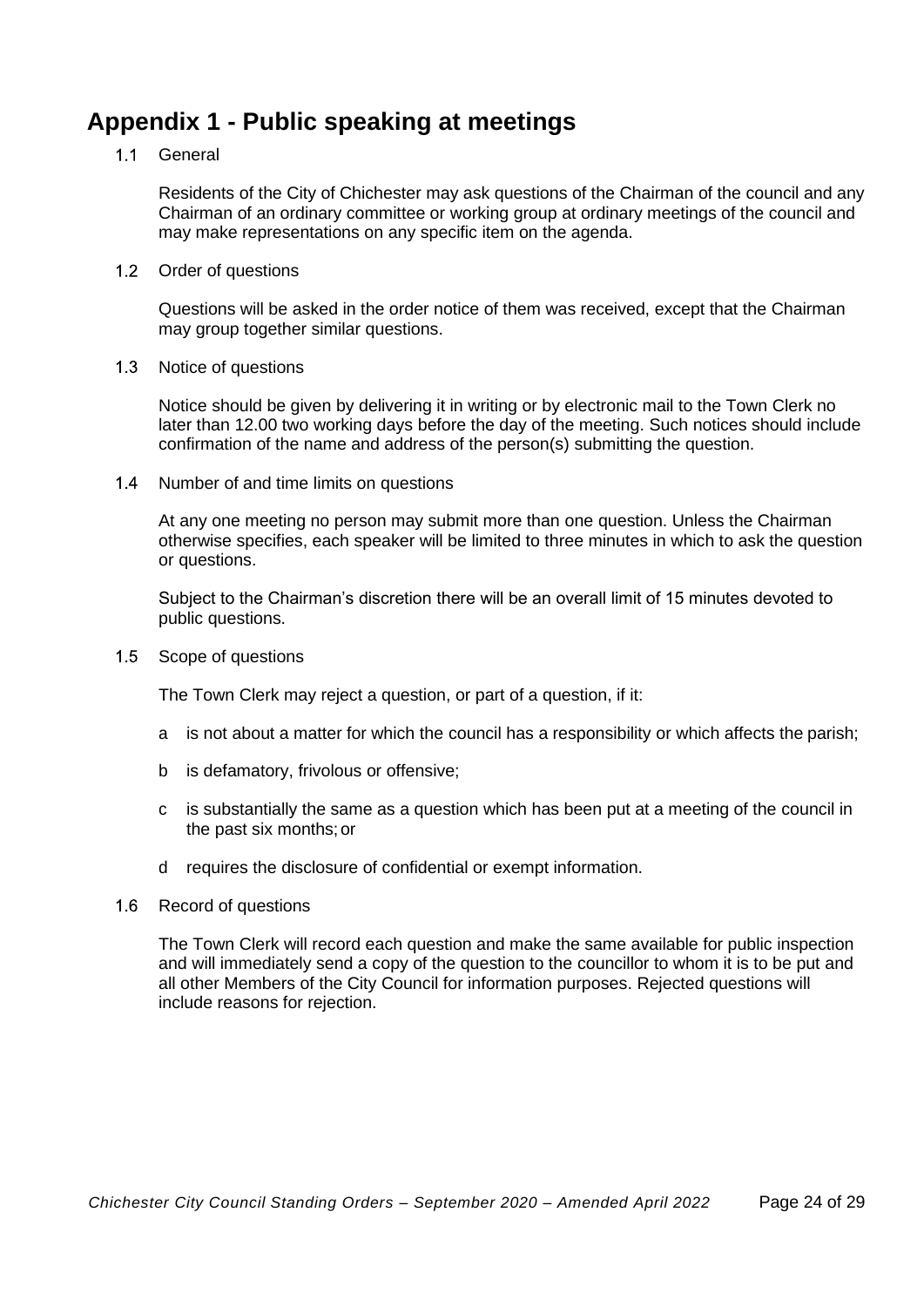#### $1.7$ Asking the question at the meeting

The Chairman will invite the questioner to put the question to the Councillor named in the notice. If a questioner who has submitted a written question is unable to be present, s/he may ask the Chairman to put the question on their behalf. The Chairman may ask the question on the questioner's behalf, indicate that a written reply will be given or decide, in the absence of the questioner, that the question will not be dealt with.

#### 1.8 Supplemental question

A questioner who has put a question in person may also put one supplementary question without notice to the councillor who has replied to the original question. A supplementary question must arise directly out of the original question or the reply. The Chairman may reject a supplementary question on any of the grounds in paragraph 1.5 above.

#### $1.9<sub>1</sub>$ Written answers

Any question which cannot be dealt with during public question time, either because of lack of time or because of the non-attendance of the councillor to whom it was to be put, will be dealt with by a written answer.

1.10 Reference of question to a committee or working group

Unless the Chairman specifies otherwise, no discussion will take place on any question, but any councillor may move that a matter raised by a question be referred to the appropriate committee or working party. Such a motion will be voted on without discussion.

- 1.11 Public speaking on specific items
	- a Members of the public may make a statement on any item on the agenda when the matter arises for debate and at the time appointed by the Chairman. Each speaker will be limited to three minutes in which to make representations. Unless the Chairman specifies otherwise, the total time for such representations by councillors or the public shall not exceed 12 minutes in respect of each item.
	- b Speakers shall give notice by not later than 12.00 two working days before the meeting of their intention to speak.
	- c Where the item concerns a planning application the rule in paragraph 1.11(a) is modified to allow objectors three minutes each subject to an overall limit of nine minutes. Similarly, applicants and supporters are permitted three minutes each subject to an overall limit of nine minutes.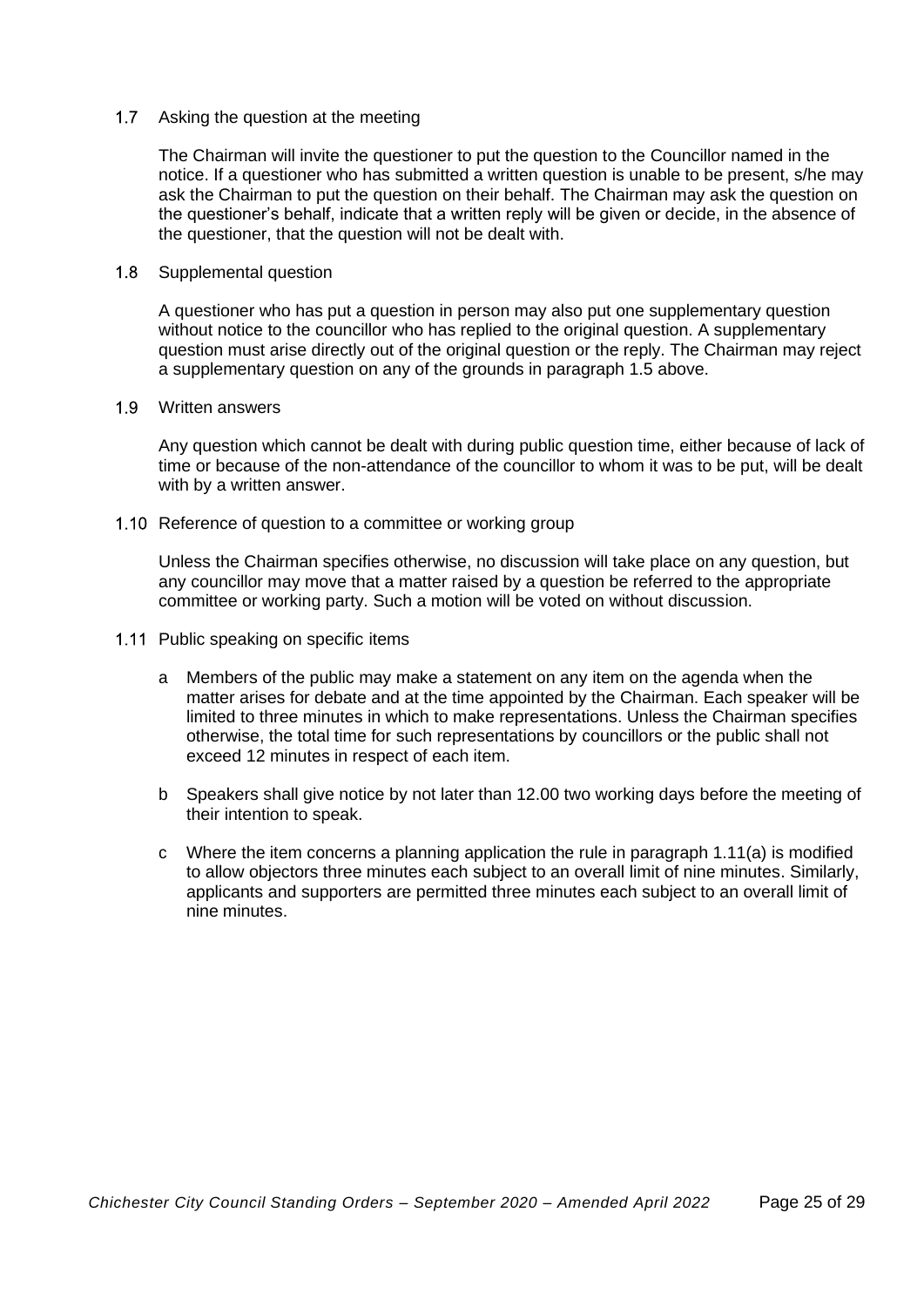#### <span id="page-25-0"></span>**Appendix 2 - Public speaking at meetings of committees and working groups**

*See also Appendix 1 above*

2.1 General

Members of the public may make representations on any specific item on the agenda.

- 2.2 Public speaking on specific items
	- a Residents of the City of Chichester may make a statement on any item on the agenda when the matter arises for debate and at the time appointed by the Chairman. Each speaker will be limited to three minutes in which to make representations. Unless the Chairman specifies otherwise, the total time for such representations by members of the public shall not exceed 12 minutes in respect of each item.
	- b Speakers shall give notice by not later than 12.00 two working days before the meeting of their intention to speak.
	- c Where the item concerns a planning application the rule in paragraph 1.11(a) is modified to allow objectors three minutes each subject to an overall limit of nine minutes. Similarly, applicants and supporters are permitted three minutes each subject to an overall limit of nine minutes.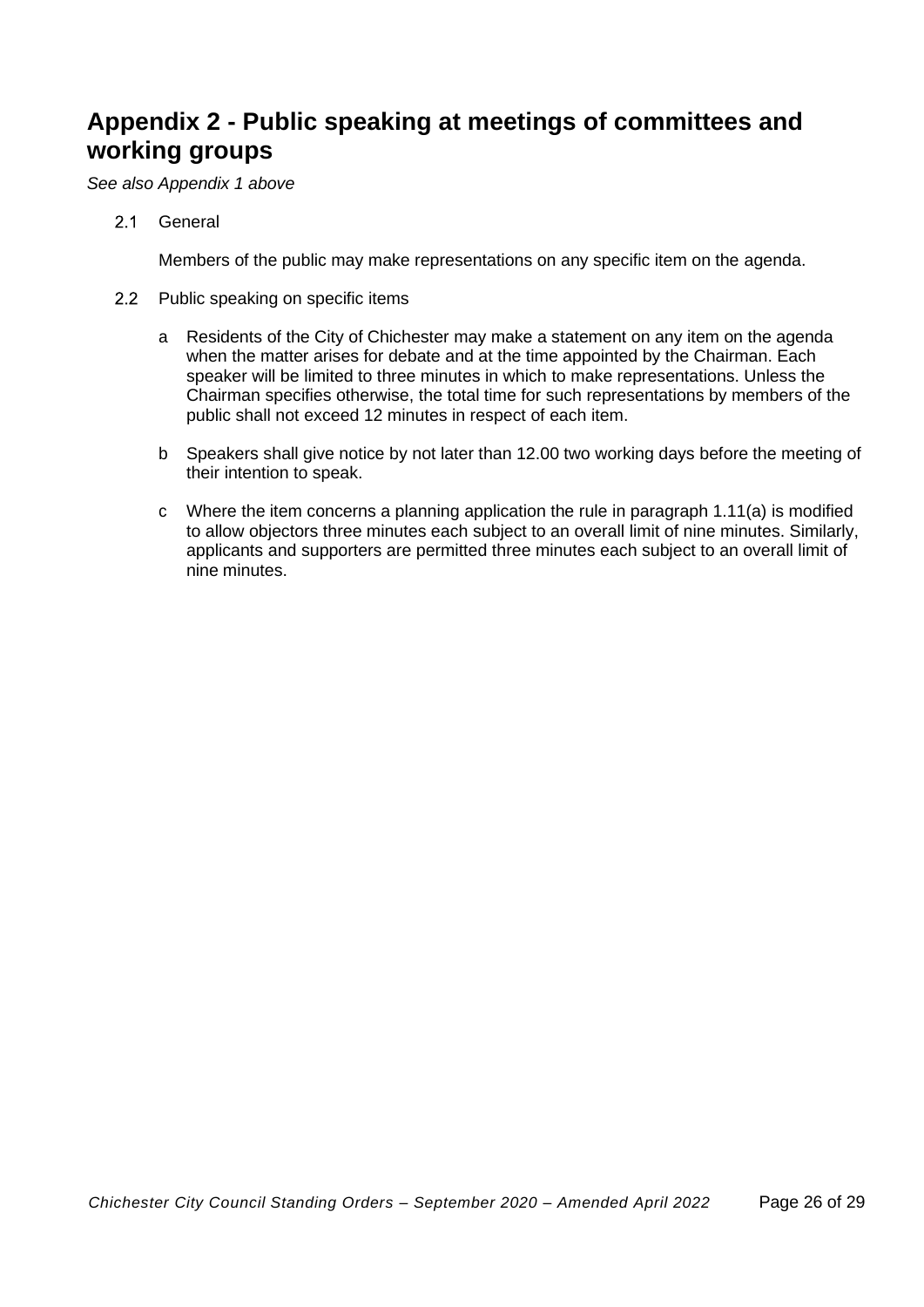#### <span id="page-26-1"></span><span id="page-26-0"></span>**Appendix 3 – Rights to information and meeting attendance**

- 1 Scope
	- $1.1$ These rules apply to all meetings of the council and committees and working parties (together called meetings).
- <span id="page-26-2"></span>2 Additional rights to information
	- $2.1$ These rules do not affect any more specific rights to information contained elsewhere in these Standing Orders or the law.
- <span id="page-26-3"></span>3 Rights to attend meetings
	- 3.1 The Public Bodies (Admission to Meetings) Act 1960 subsection 1 provides as follows:
		- 1 Subject to subsection (2) below, any meeting of a body exercising public functions, being a body to which this Act applies, shall be open to the public.
		- 2 A body may, by resolution, exclude the public from a meeting (whether during the whole or part of the proceedings) whenever publicity would be prejudicial to the public interest by reason of the confidential nature of the business to be transacted or for other special reasons stated in the resolution and arising from the nature of that business or of the proceedings; and where such a resolution is passed, this Act shall not require the meeting to be open to the public during proceedings to which the resolution applies.
		- 3 A body may under subsection (2) above treat the need to receive or consider recommendations or advice from sources other than councillors, committees or subcommittees of the body as a special reason why publicity would be prejudicial to the public interest, without regard to the subject or purport of the recommendations or advice; but the making by this subsection of express provision for that case shall not be taken to restrict the generality of subsection (2) above in relation to other cases (including in particular cases where the report of a committee or subcommittee of the body is of a confidential nature).
		- 4 Where a meeting of a body is required by this Act to be open to the public during the proceedings or any part of them, the following provisions shall apply, that is to say:
			- a public notice of the time and place of the meeting shall be given by posting it at the offices of the body (or, if the body has no offices, then in some central and conspicuous place in the area with which it is concerned) three clear days at least before the meeting or, if the meeting is convened at shorter notice, then at the time it is convened;
			- b There shall, on request and on payment of postage or other necessary charge for transmission, be supplied for the benefit of any newspaper a copy of the agenda for the meeting as supplied to councillors of the body (but excluding, if thought fit, any item during which the meeting is likely not to be open to the public), together with such further statements or particulars, if any, as are necessary to indicate the nature of the items included or, if thought fit in the case of any item, with copies of any reports or other documents supplied to councillors of the body in connection with the item;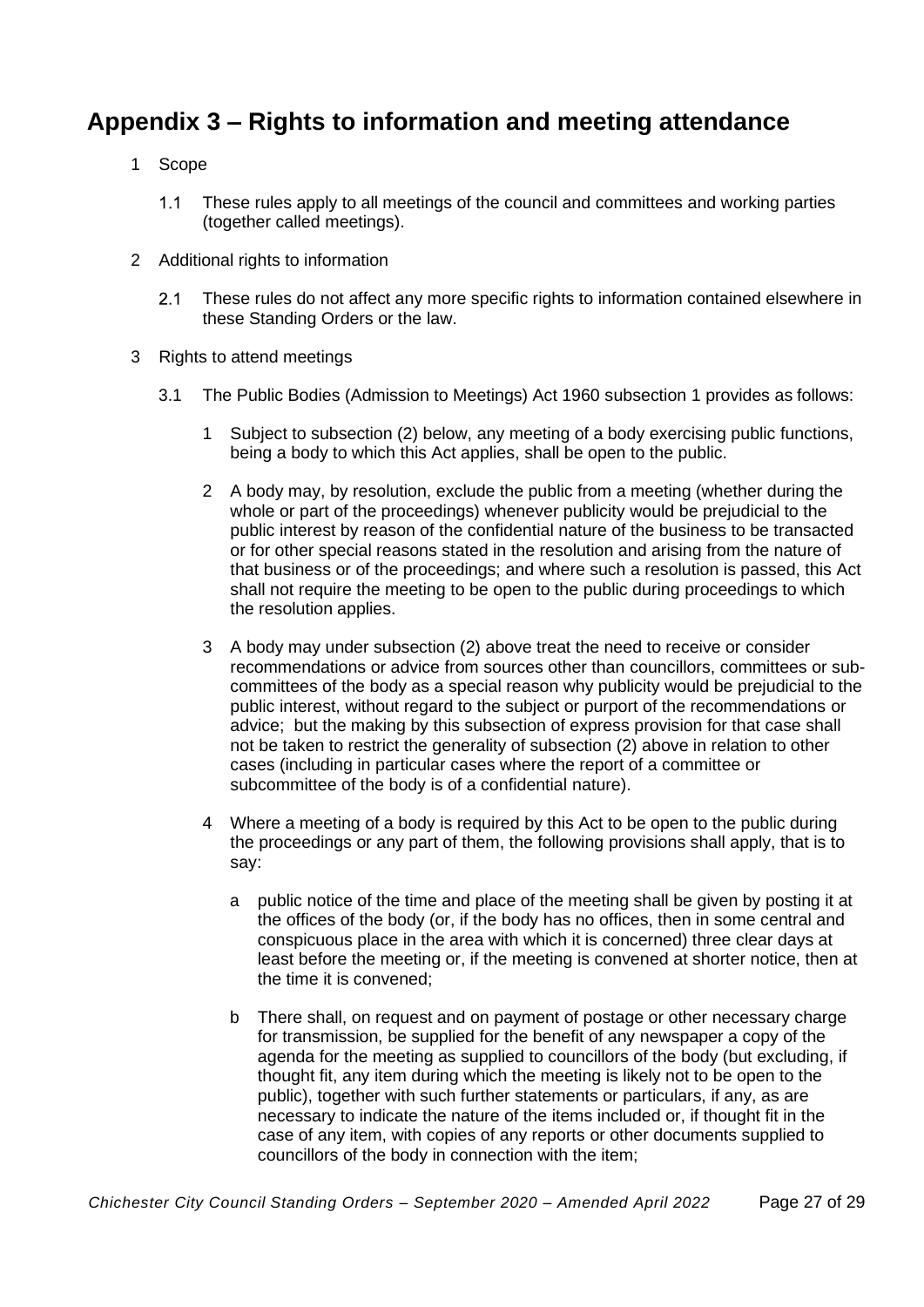- c while the meeting is open to the public, the body shall not have power to exclude councillors or the public from the meeting and duly accredited representatives of newspapers attending for the purpose of reporting the proceedings for those newspapers shall, so far as practicable, be afforded reasonable facilities for taking their report and, unless the meeting is held in premises not belonging to the body or not on the telephone, for telephoning the report at their own expense.
- 5 Where a meeting of a body is required by this Act to be open to the public during the proceedings or any part of them, and there is supplied to a councillor of the public attending the meeting, or in pursuance of paragraph (b) of subsection (4) above there is supplied for the benefit of a newspaper, any such copy of the agenda as is mentioned in that paragraph, with or without further statements or particulars for the purpose of indicating the nature of any item included in the agenda, the publication thereby of any defamatory matter contained in the agenda or in the further statements or particulars shall be privileged, unless the publication is proved to be made with malice.
- 6 When a body to which this Act applies resolves itself into committee, the proceedings in committee shall for the purposes of this Act be treated as forming part of the proceedings of the body at the meeting.
- 7 Any reference in this section to a newspaper shall apply also to a news agency which systematically carries on the business of selling and supplying reports or information to newspapers, and to any organisation which is systematically engaged in collecting news for sound or television broadcasts [or for programme services (within the meaning of the Broadcasting Act 1990) other than sound or television broadcasting services].
- 8 The provisions of this section shall be without prejudice to any power of exclusion to suppress or prevent disorderly conduct or other misbehaviour at a meeting.
- 3.2 Members of the public may attend all meetings subject only to the exceptions in these rules.
- 3.3 The Town Clerk and the Responsible Financial Officer and his, her or their nominees are entitled to attend any meeting of the Council and its committees and any subcommittees or working parties.
- <span id="page-27-0"></span>4 Notices of meetings
	- 4.1 The council will give at least three clear days' notice of meetings by posting details of the meeting at offices of the council, on the City Council ward boards and in the appropriate section of the City Council website.
- <span id="page-27-1"></span>5 Access to agenda and reports before meetings
	- 5.1 The council will make copies of the agenda and reports open to the public available for inspection at the designated office at least three clear days before the meeting. If an item is added to the agenda later, the revised agenda (where reports are prepared after the summons has been sent out, the designated officer shall make each such report available to the public as soon as the report is completed and sent to councillors) will be open to inspection for the time the item was added to the agenda.